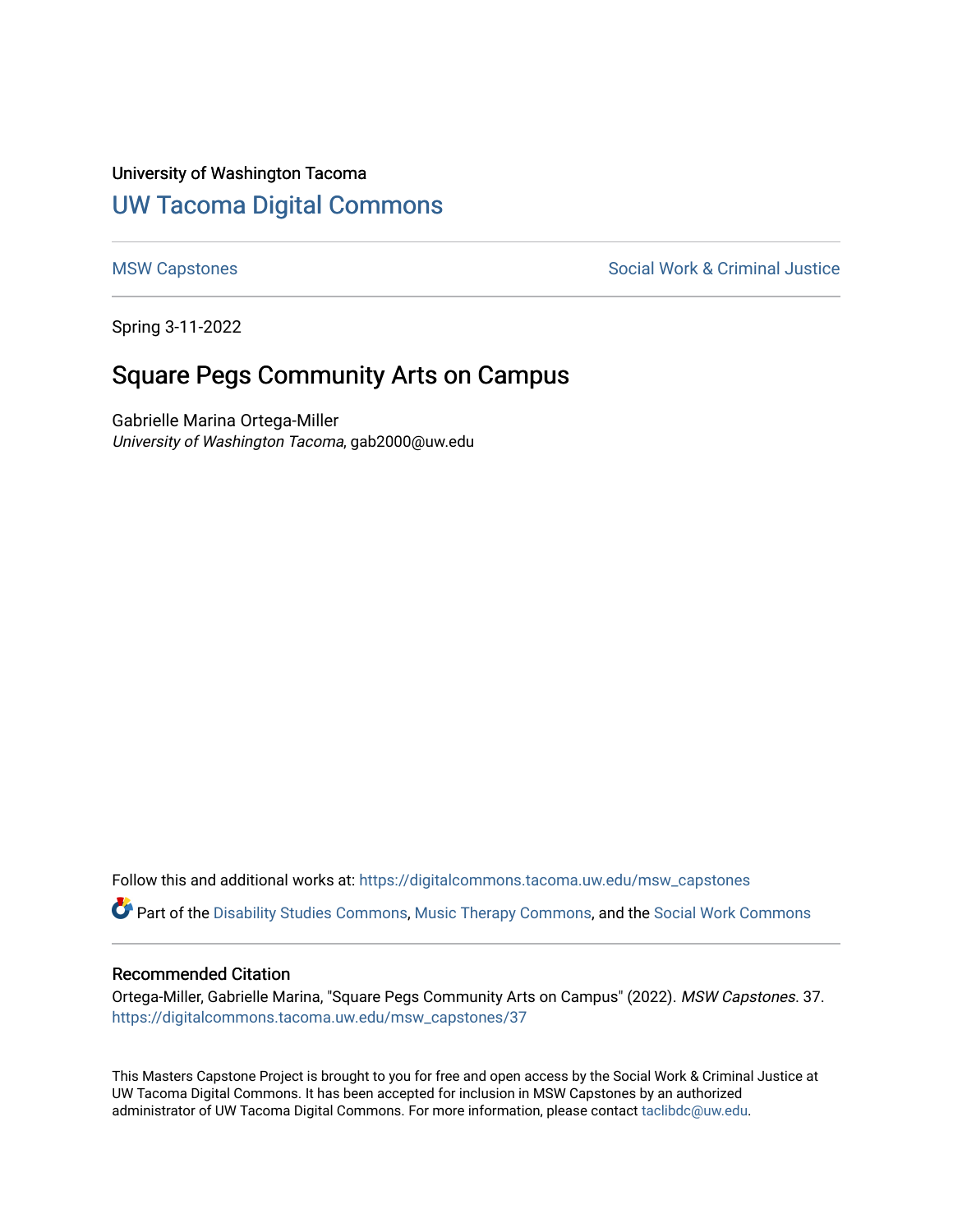Capstone Project Proposal

Square Pegs Community Arts on Campus:

A Peer Social Support Group

Gabrielle Marina Miller

University of Washington Tacoma

Professor Anindita Bhattacharya, MSW, PhD

T SOCW 533B: Integrative Practice II

March 11, 2022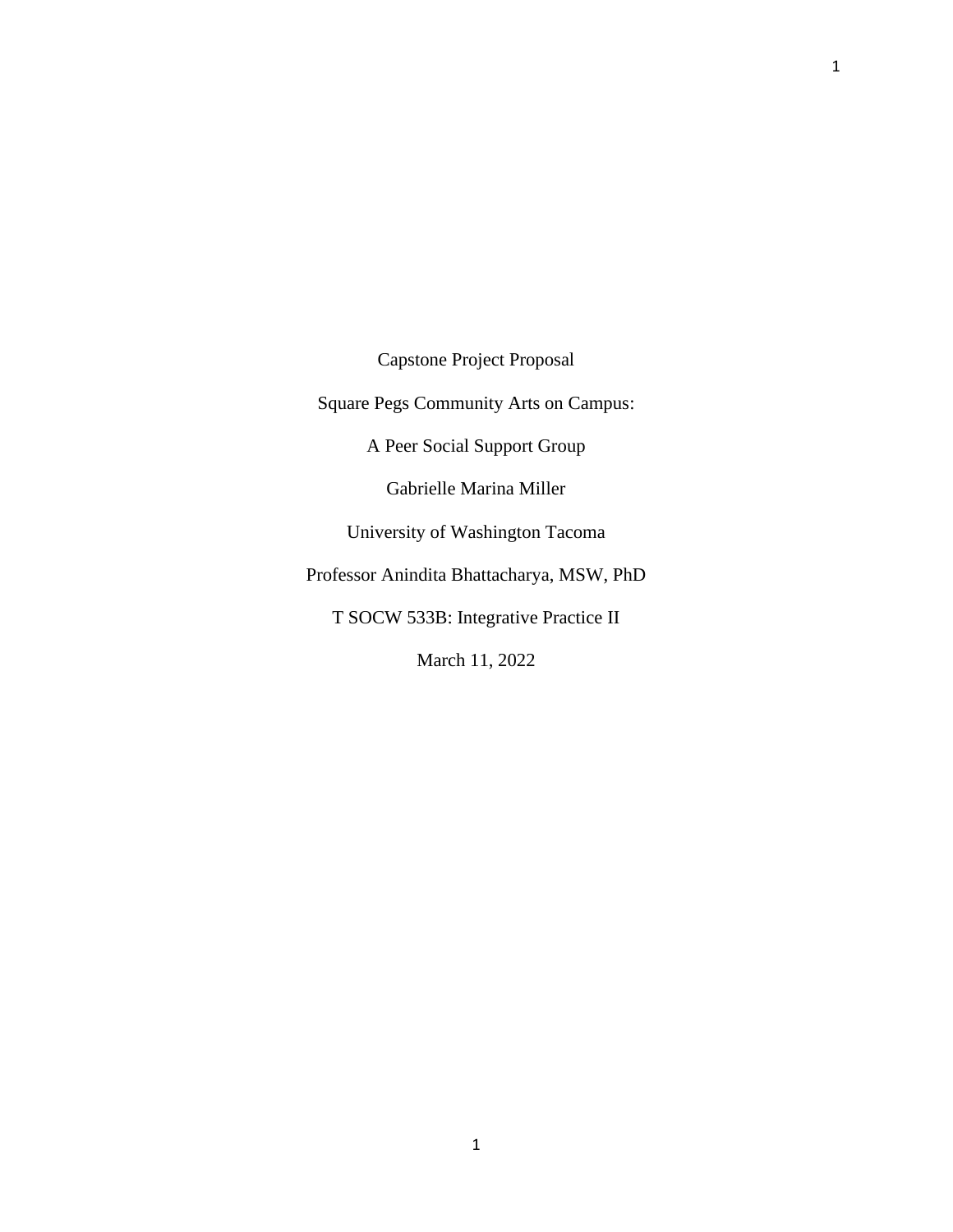#### **Square Pegs Community Arts on Campus Introduction**

Engaging in the creation of any art form not only promotes self-expression, but also stimulates positive outcomes, while transforming perspectives of self, others, and the surrounding environment (Clements-Cortes & Yip, 2017; Hillier et al., 2012; MacGlone et al., 2020; Young, 2020). Sharing the experience of creating music together builds self-confidence, friendship, and compassionate community (Thompson & McFerran, 2015; Ford, 2020). When it comes to community, one of the most damaging campaigns of the COVID-19 pandemic is social distancing; it has created experiences of isolation and loneliness, affecting the mental health of the UWT student community (Hwang et al., 2020; Bu et al., 2020; Birmingham et al., 2021). Loneliness is painful, but it is more painful to be excluded because of a climate of culturally arrogant obliviousness. Music making together is a powerful platform for fostering a neurodivergent<sup>1</sup> student community at UWT (Bakan, 2014; Picard et al., 2020; Young, 2020). The intervention I envision is a monthly social gathering for neurodivergent Black, Indigenous, and people of color (BIPOC) students, including all neurodivergent students, in a sensoryfriendly, culturally sensitive, safe-to-be-yourself, judgement-free space.

#### **Needs Statement**

University of Washington Tacoma neurodivergent BIPOC students, and all neurodivergent students need a safe, judgement-free, sensory-friendly community arts space to decrease dropout rates and end feelings of rejection and isolation that may lead to more serious mental health issues.

#### **Personal Motivation**

<sup>&</sup>lt;sup>1</sup> The term, Neurodivergent, includes people on the Autism spectrum and people with other neurological conditions such as dyslexia and ADHD. Neurodivergent people are those whose neurobiology gives them the ability to access a very different range of "neurocognitive functioning" than neurotypical people. (Kapp, 2020, p.2)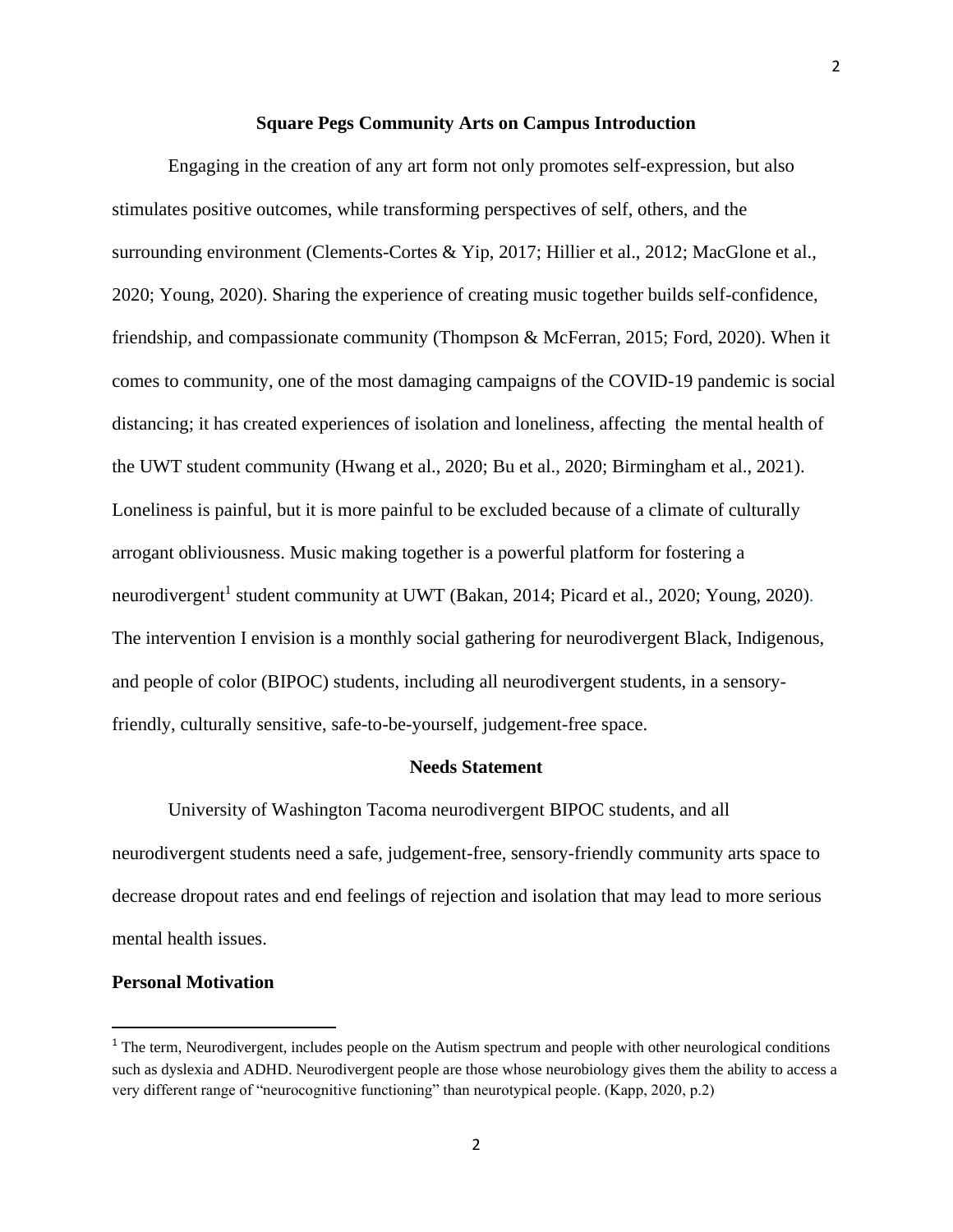The inspiration for this intervention comes from my experiences as a professional harpist and seeing the reactions from my audiences. Also my experience as a child watching my mother working on her undergraduate degree in ethnomusicology. This taught me that the healing power of music exists in every culture across the world. Other inspiration came from being able to use harp music during my generalist practicum at the UW Autism Center and during my specialization practicum at the UW Adult Autism Clinic. My motivation for implementing this intervention comes from my understanding of the difference between music therapy, an interactive experience, and therapeutic music, a passive experience. I use elements from each of these disciplines in my capstone project. Motivation also came from my experience of studying to become a Certified Clinical Musician learning to provide therapeutic music in a clinical setting.

#### **Problem**

Neurodivergent BIPOC students at UWT experience loneliness, anxiety, depression, and exclusion from the white neurodivergent community, who also experience the same mental health issues, due to fewer opportunities than neurotypical students for culturally sensitive, sensory-friendly, creative social engagement (see Appendix A).

#### **Population Served**

Neurodivergent BIPOC students, and all neurodivergent students at UWT will be the population served in-person and via Zoom. During the online Meetup version of this intervention, surrounding university and college neurodivergent students will also be included.

#### **Supporting Evidence**

Neurodivergent BIPOC students at UWT matter. Historically, at the intersection of racism and ableism, neurodivergent BIPOC children have been either disproportionately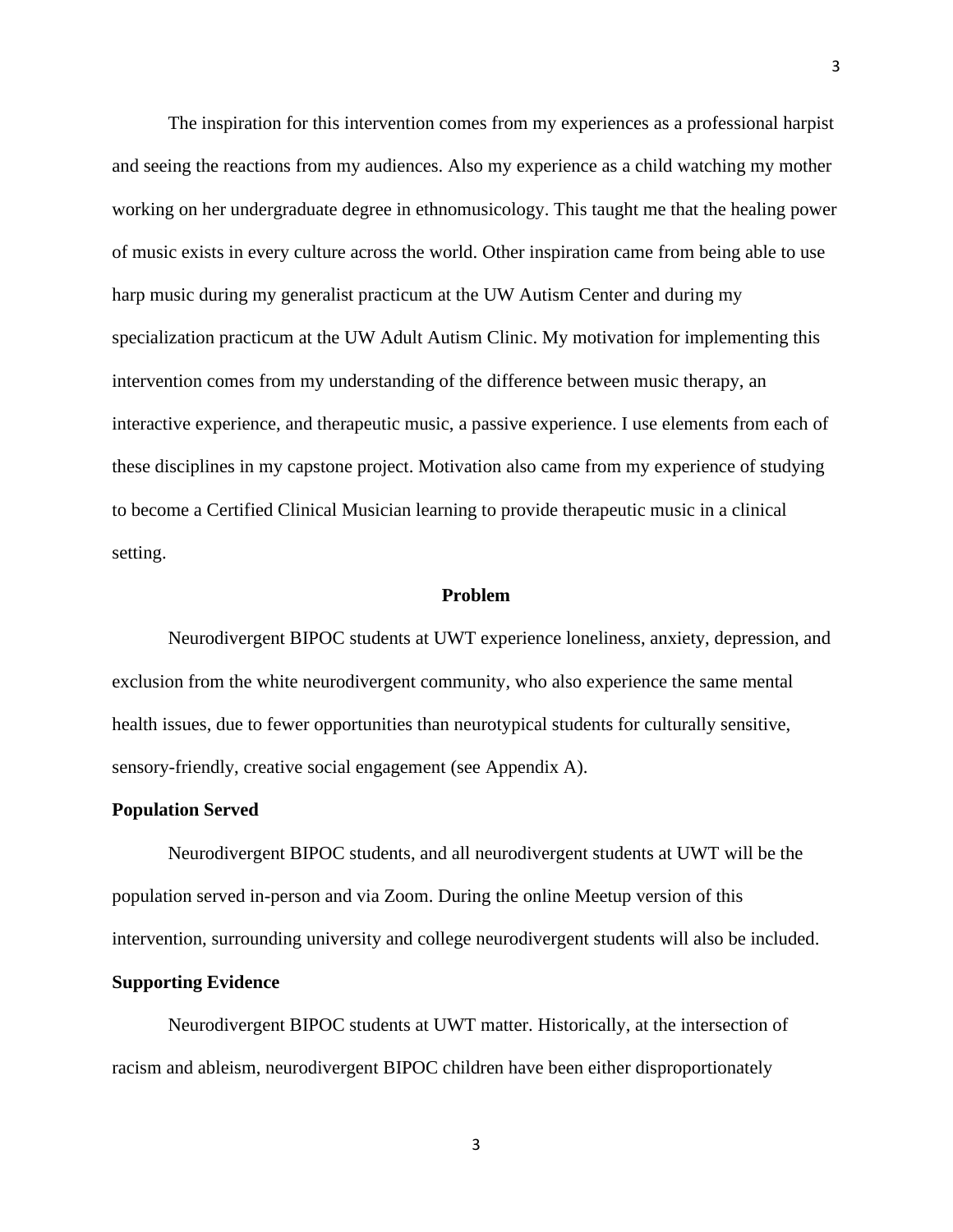misdiagnosed with Conduct Disorder (CD) or diagnosed with Autism Spectrum Disorder (ASD) at least one year later than white children (Obeid et al., 2020; Drame et al., 2020). This has contributed to BIPOC children with ASD being denied early interventions and services (Obeid et al., 2020; Drame et al, 2020; The Color of Autism Foundation, 2021). Excluding the voices of the neurodivergent BIPOC community from the literature set the stage for the inequitable treatment of neurodivergent BIPOC adults in the community at large, including neurodivergent BIPOC students at UWT. All of these historical actions have also contributed to the exclusion of the BIPOC autistic community by the predominantly white autistic community and the stigma existing around autism in the neurotypical BIPOC community. (Burkett, 2020; Drame et al., 2020; Gourdine & Teasley, 2011; The Color of Autism Foundation, 2021). So, it is not surprising that this should also be the experience of neurodivergent BIPOC students at UWT.

Understanding social cues, and engaging in social interactions and relationships are all common areas of struggle among many students on the autism spectrum (Ames, McMorris, Alli, & Bebko., 2015). Many neurodivergent college students choose not to disclose this part of their identity because they cannot find opportunities to connect with the neurodivergent community. Their hope is to avoid being excluded or bullied by their neurotypical peers, or to circumvent uncomfortable spaces on campus that do not meet their sensory needs (Clements-Cortes & Yip, 2017; Frost et al., 2019).

Neurodivergent adults who participated in group music therapy interventions demonstrated positive social skills and attitudes towards peers which increased self-esteem and self-confidence (Hillier et al., 2012, 2016; Young, 2020). Specifically, singing together facilitated social connectedness and contributed to overall physical health and wellbeing (Allen et al., 2009; Andsdell, 2014; Hillier et al., 2012, 2016; MacGlone et al., 2020; Pickard et al.,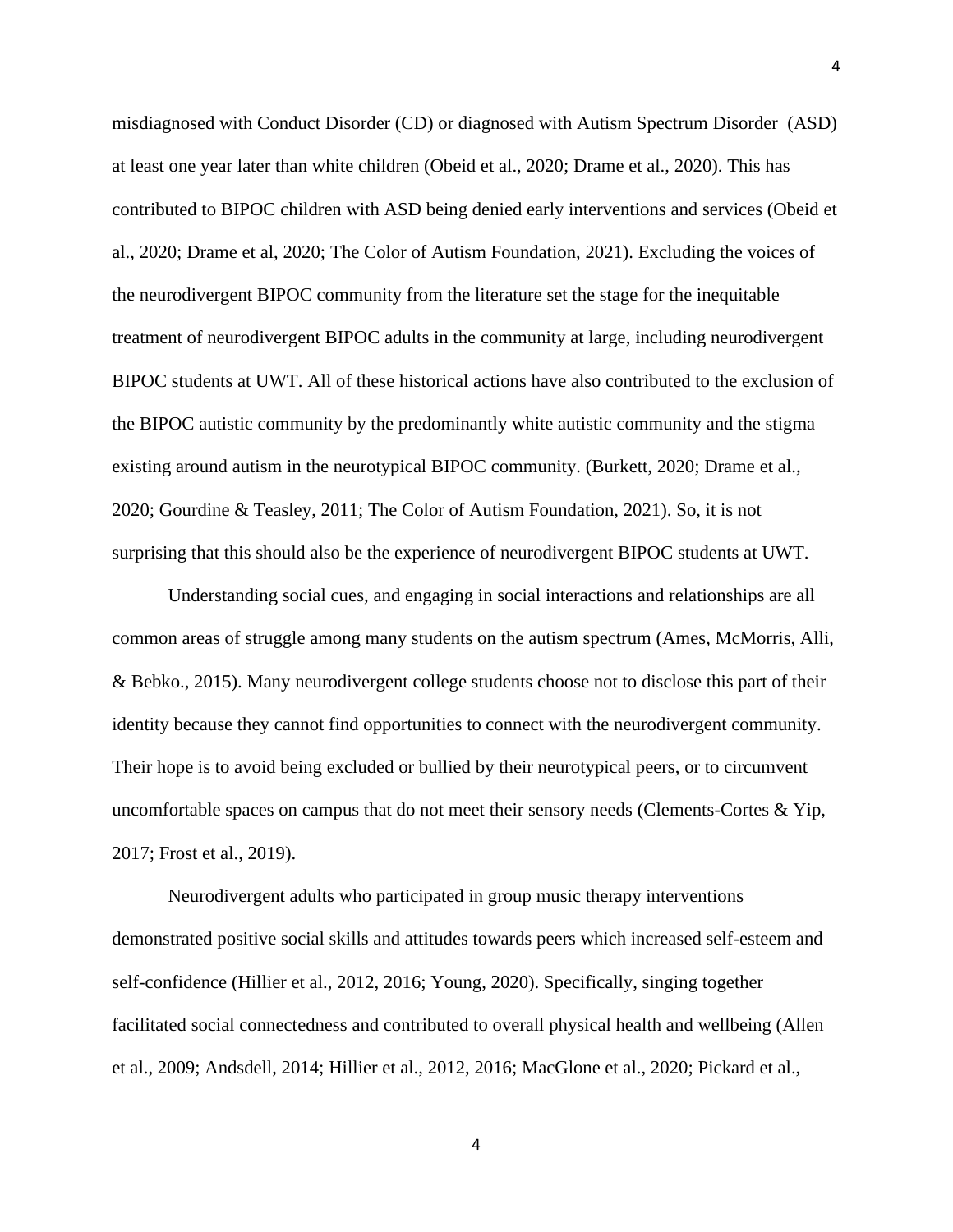2020; Ruud, 2005; Young, 2020). Research has shown that neurodivergent college students who participate in extracurricular music groups achieve better academic performance. Community music events on campus may also serve as protective factors for neurodivergent students at risk for dropping out (Ashbaugh et al., 2017; Anderson et al., 2018).

#### **Guiding Theoretical Frameworks**

Through the lens of Feminist Standpoint theory, it is possible to facilitate understanding of specific populations from their direct experience (Cabrera et al., 2020; Hekman, 1997). This theoretical framework supports the need to amplify the voices of the neurodivergent population. This perspective is almost absent from the literature and echoes the motto of the neurodiversity movement: nothing about us without us (Charleton, 1998). Out of Kenny's (2014) exploratory study of a supplemental elementary school music program emerged a theoretical framework, known as community music practice (CoMP). CoMP uses a socio-cultural theoretical lens to support the idea that learning is developed through culture, is socially manufactured, and is created through a shared experience. Finally, Black Feminist Empowerment theory focuses on the strengths of Black women and girls, and emphasizes the importance of collaboration and equality (Hill Collins, 2000). It is only recently, that neurodivergent Black autistic women and girls are being recognized and heard (ObeySumner, 2018, 2019; Gourdine & Teasley, 2011).

#### **Past Interventions**

Square Pegs on Campus was the first peer support group for autistic students at the University of Washington Tacoma. Launched in winter 2020 as an online Meetup group due to in-person COVID-19 restrictions on campus, it was supported and marketed by the RSO, "NAMI on Campus". This intervention provided an online space for peer support of autistic students.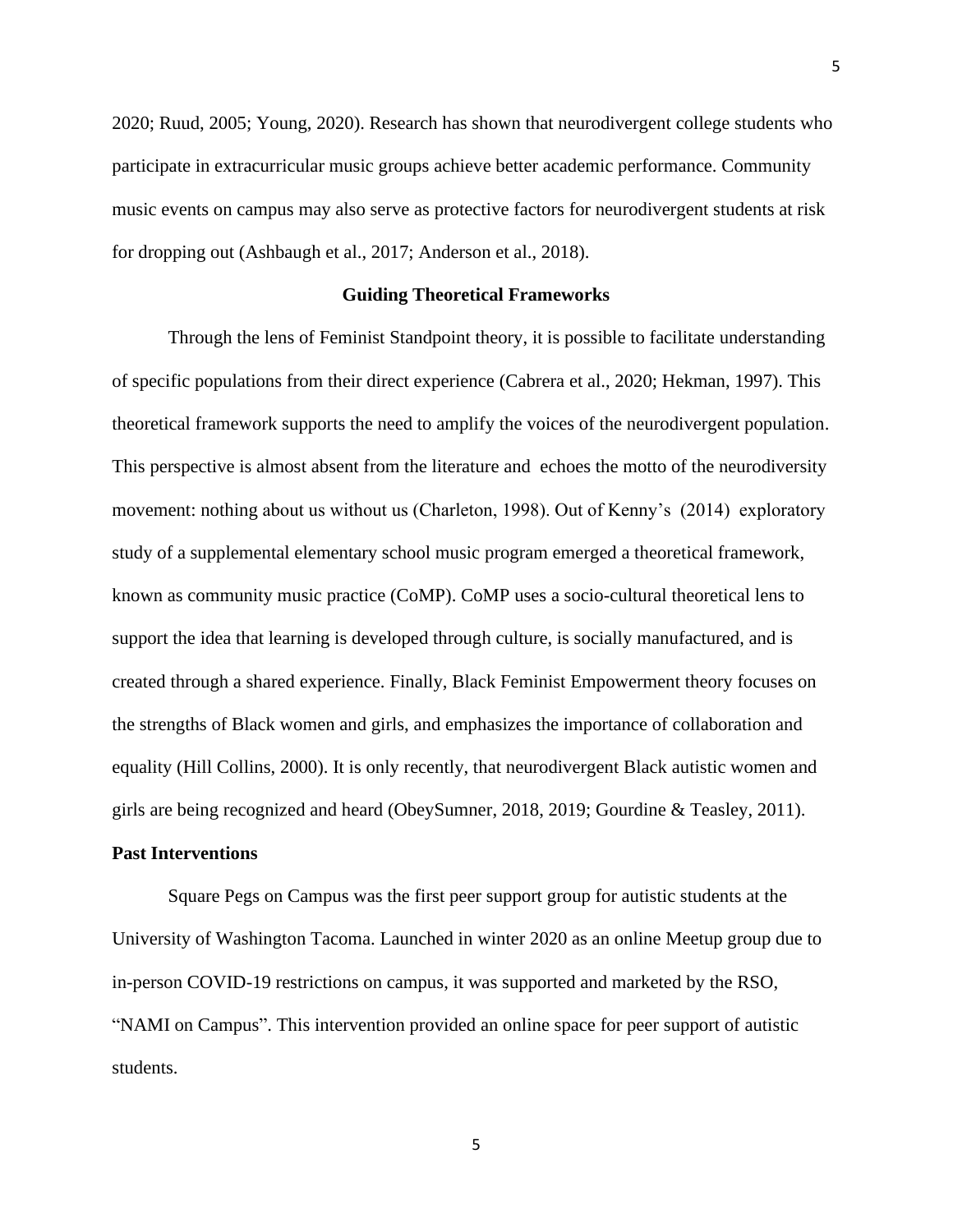#### **Incorporating Neurodivergent BIPOC Perspectives**

The inclusion of BIPOC students in the autistic community is one of two focal points of this project. The other focus is to provide a community music gathering for all neurodivergent students at UWT to feel welcome and safe to be themselves, share their favorite music, and support each other. However, since the neurodivergent BIPOC student community is excluded from most of the empirical literature, I purposely interviewed stakeholders who were not white and not male because it is vital that female BIPOC voices are heard. I am grateful for the few peer reviewed articles I was able to find, as well as a book that explores the journey of Black families raising children with Autism (Drame et al., 2020). I also found a website that supports Black families raising children with Autism (The Color of Autism Foundation, 2021). However, gaps in the literature still remain.

Incorporating BIPOC neurodivergent perspectives will begin with recruiting BIPOC neurodivergent leaders or BIPOC neurotypical allies. Facilitators will give a brief explanation of how a trauma informed space is created by everyone in attendance. Guest speakers from the UW Tacoma BIPOC community and surrounding the South Sound will be invited to present their favorite music and discuss with students how it is meaningful for them. Sharing these personal insights helps to create compassionate community and a sense that neurodivergent BIPOC students are supported by peers with similar experiences and understanding.

#### **Description of Project**

#### **Intervention**

Square Pegs Community Arts on Campus seeks to build a new student alliance on the UW Tacoma campus. Connections between neurodivergent students and their allies are nurtured through a diverse array of arts activities. This intervention will start with monthly events that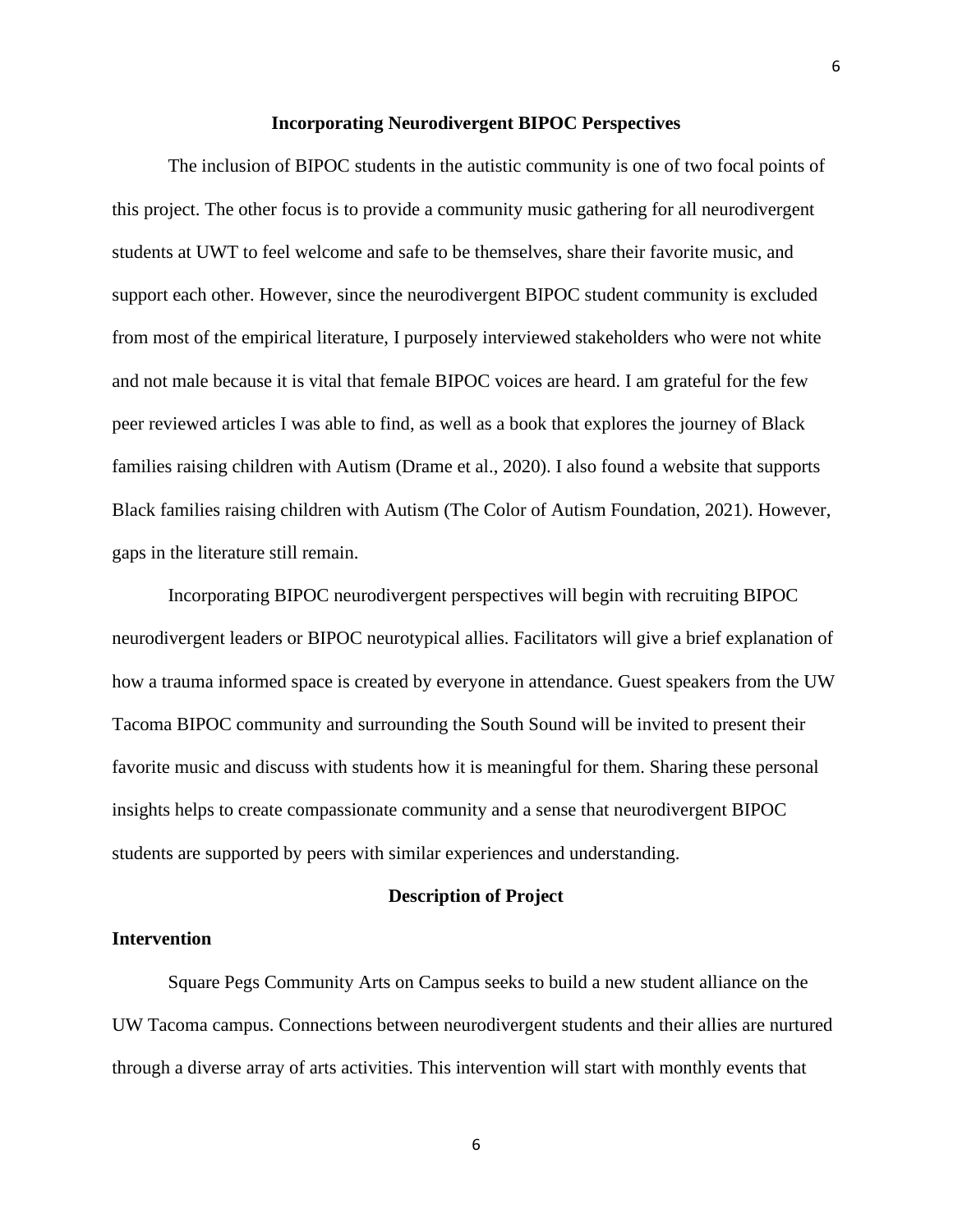bring together the neurodivergent student community to gather, discuss favorite music, enjoy delicious food, build cultural awareness, and share favorite songs. Each event will have a different focus on music through group activities, such as drum circle, hands-on healing harp music, and more. We will begin with a check-in question followed by group conversation and community music making. Square Pegs Community Arts on Campus will be a judgement-free, shame-free, safe-to-be-yourself space that will engage a trauma informed care approach to peer support, especially when emotionally charged stories arise about how music is personally meaningful. All monthly events will be held in a sensory-friendly prepared space on the UW Tacoma campus and virtually through Zoom for students who cannot attend in person. There will also be a monthly online version through Meetup. Later we will expand to include creative writing, acting, painting, sculpture, and dance/movement – each in a different sensory-friendly, accessible space.

#### **Goal**

My goal is to develop and promote a casual, comfortable monthly community music social gathering, based on the principles of Community Music Therapy<sup>2</sup> in a culturally sensitive and safe, sensory-friendly space.

#### **Objectives**

Objectives for this intervention include two outcomes and two indicators for each outcome. The first outcome will be a comfortable, casual, sensory-friendly space for

<sup>&</sup>lt;sup>2</sup> The use of community music therapy (CoMT) in the field of music therapy has been shown to be highly beneficial for autistic adults (Allen et al., 2009; Andsdell, 2014; Hillier et al., 2012, 2016; MacGlone et al., 2020; Pickard et al., 2020; Ruud, 2005; Young, 2020) as well as other neurodivergent adults. Community Music provides opportunities for social connectedness and a sense of belonging through making and experiencing music together.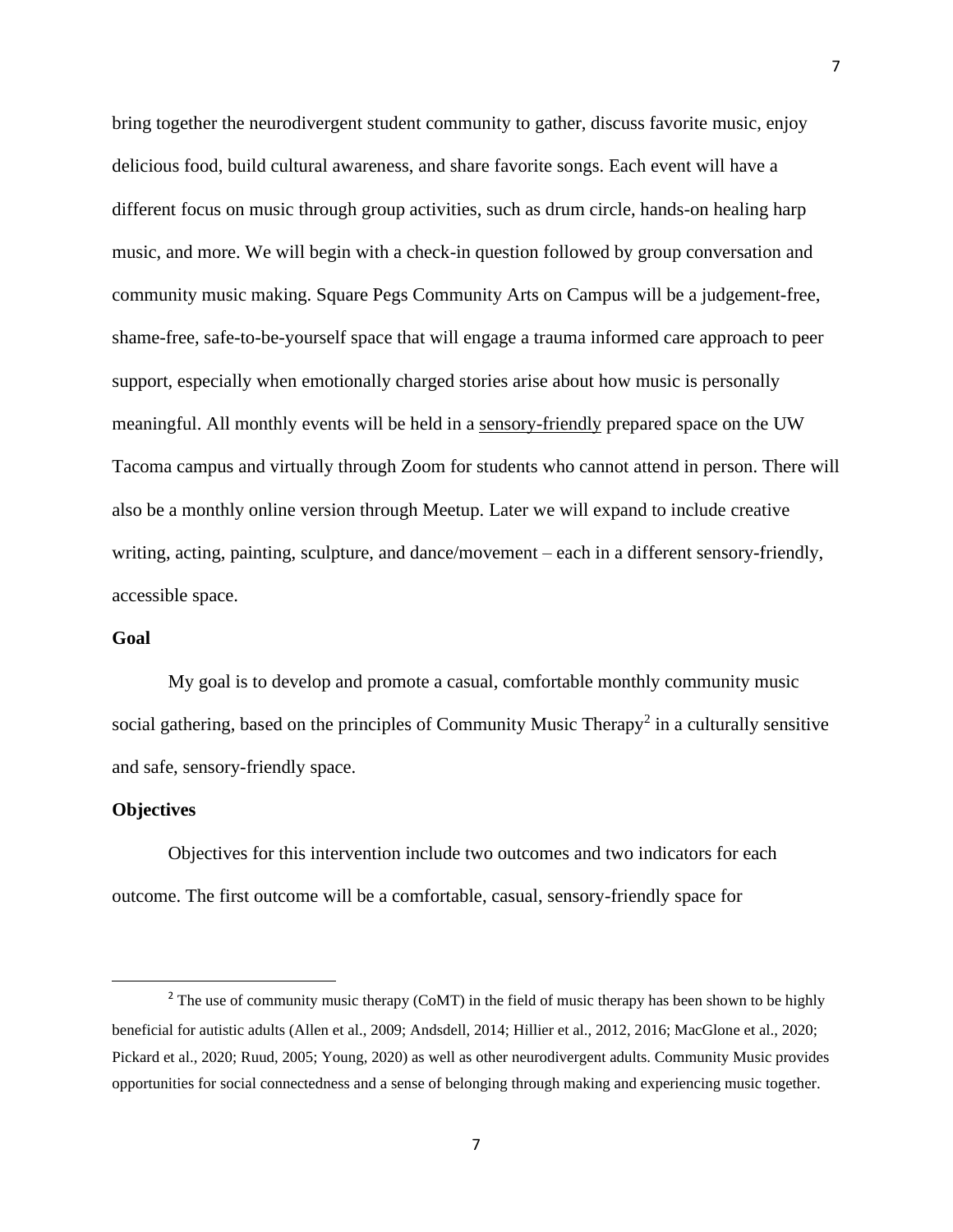neurodivergent students on the UW Tacoma campus. The first of the two indicators for this outcome will be that DRS can book rooms for student events, students can book rooms, and Square Pegs Community Arts on Campus will be launched on the Meetup platform for online Zoom gatherings. The second indicator for this outcome will be that UW Tacoma neurodivergent students approve of the sensory-friendly accommodations.

The second outcome will be that UW Tacoma BIPOC neurodivergent students, and all neurodivergent students, will feel included, safe, and supported by each other. Students will also feel confident in expressing themselves and connecting socially through music and other artsbased activities. The first indicator for this second outcome will be positive feedback from UW Tacoma neurodivergent students through surveys or interviews. The second indicator will be interviews or surveys indicating student satisfaction before and after the intervention.

#### **Timeframe and Action Steps**

Square Pegs Community Arts on Campus events will take place once a month. Events will be held during Spring, Summer, and Fall quarters on campus with accommodations through Zoom for UW Tacoma students who cannot attend in person. During Winter quarter, Square Pegs Community Arts on Campus will be held through Meetup and will include students from surrounding universities and colleges as well as neurodivergent members of the surrounding Tacoma community.

Although my research is complete, there are many action steps still ahead. The timeframe and action steps in progress for the completion of this project are as follows:

#### **Recruitment**

I am currently in the process of sending out campus wide announcements through requests to the DRS office, Student Activities Board (SAB), and the Graduate Student Equity and Excellence newsletter.

#### **Funding**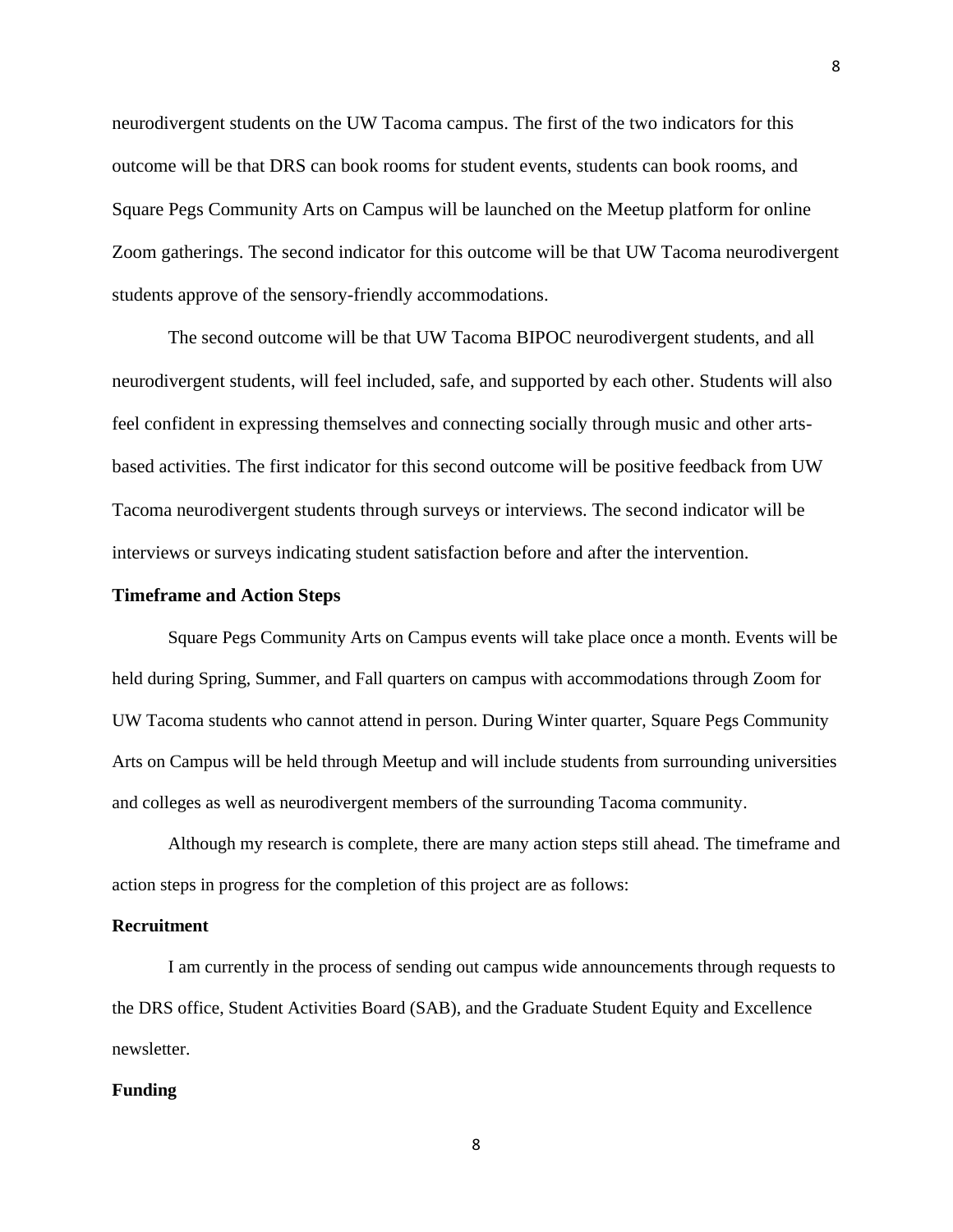I am starting the application process for the Husky Seed Fund. The deadline for the Husky Seed Fund statement of intent is March 29<sup>th</sup> and if this submission is selected, the final deadline is April  $7<sup>th</sup>$ . I am also continuing to look for other sources of funding.

#### **Sensory Friendly Survey**

I am putting together a survey for students who will be attending in-person to find out what kind of accommodations will be needed for each space we will be requesting.

#### **Pre and Post Interview Questions**

I am currently putting together pre and post interview questions for students who will be attending Square Pegs Community Arts on Campus either in-person or on Meetup.

#### **Marketing**

I am working with my leadership partner, Rain Wilson, and my leadership consultant, Andrewnette Reed, to design flyers to be distributed by DRS and the SAB.

#### **Political Climate, Campus Policies, and Barriers**

So far, the political climate seems very supportive of this intervention and I have not encountered any opposition. However, there is always someone left out when attempting to launch a new initiative and there may be students who will take umbrage to something I have not considered. Barriers are often practices that are derived from policy. For example, once I graduate and I am no longer a graduate student, will I still be allowed to act as an alumna consultant to help student leaders with questions or other work that needs to be done? This remains to be seen.

#### **Evaluation: A Narrative of the Collection Data**

#### **Indicators of Success**

Square Pegs Community Arts on Campus will be successful if students who have been attending provide positive feedback reflecting outcomes that indicate that their expectations are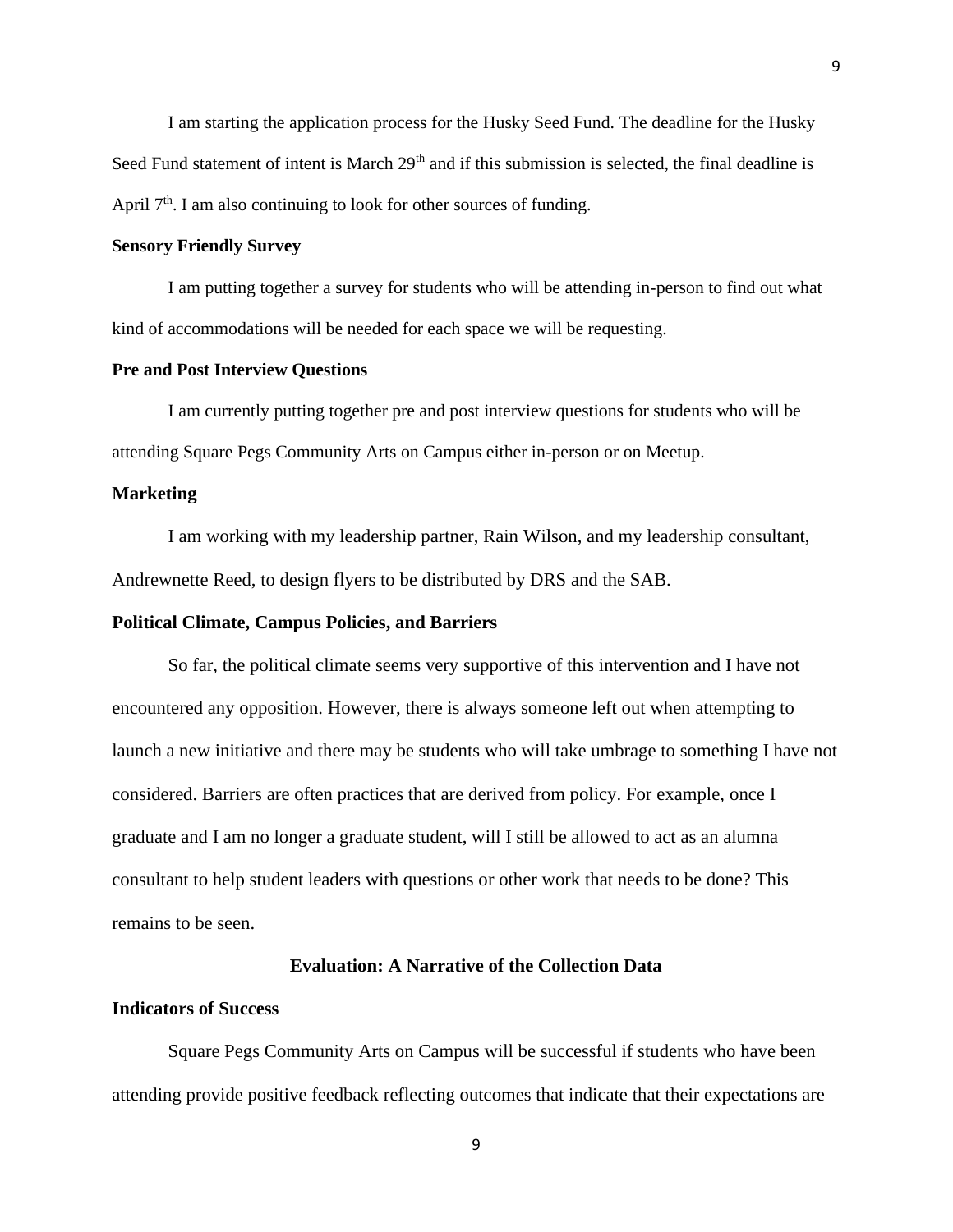being met. However, another indication of success is how comfortable students feel about making suggestions for changes to the group as this would be an opportunity for growth.

#### **Measuring Project Success**

Validity and reliability measures will also help to ensure the success of this project. Two of the ways I will measure the validity in my work will be member checking and pilot testing. Member checking will involve seeking student input on the questions asked about sensoryfriendly accommodations from the survey. Pilot testing requires sending out surveys to just a few students to see if the questions are working in terms of clarity, comprehension, and the time it takes to complete the survey.

Reliability will be measured by debriefing with the student members attending Square Pegs Community Arts on Campus. During debriefing we will discuss expectations versus experience during participation; leadership preparation to facilitate the group and manage the flow of contribution and activities; and consistency in the use of terms such as "healing" and "community".

#### **Personnel**

#### **Marketing Manager & Volunteer Assistant** (4 hours/month total)

- Schedule local guest speakers  $&$  find out fee
- Email fee request to treasurer
- Type up announcements, room request, and Zoom set up requests for remote attendees and email them to Heather at DRS.)

**Treasurer** (5 hours/month total)

- Manage funds
- Keep accurate records of awards & grants
- Manage outgoing expenditures

#### **Operations Manager & 2 Volunteer Assistants** (3 hours/month total)

- Set up room & clean up
- Set up food and beverage tables with disposable utensils outside event space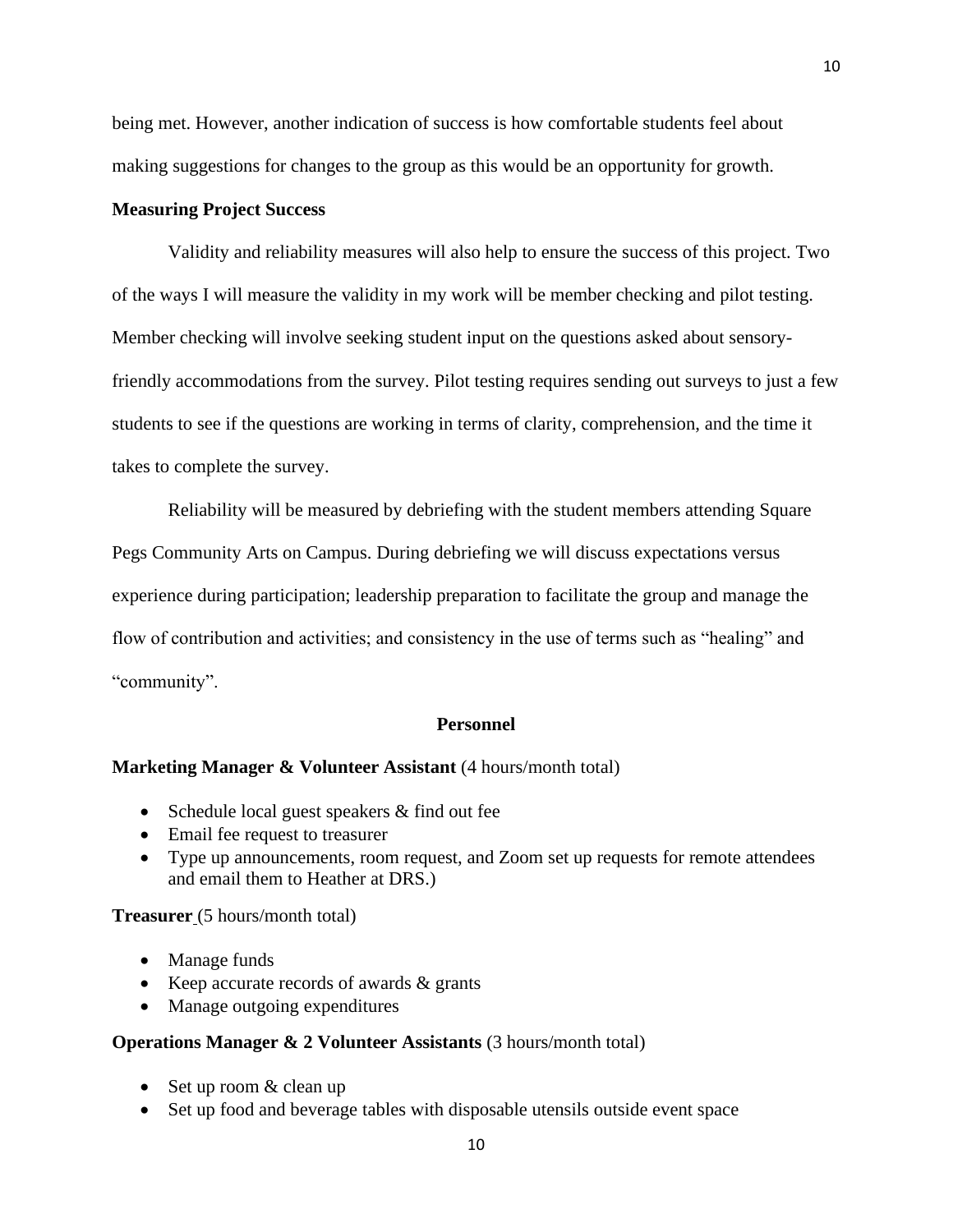#### **Drum Circle Facilitator** (4 hours/month total)

• Prepare welcome rhythm, ice breaker question, improvisational ideas for interactive rhythm activity, and farewell rhythm

#### **Music & Art Facilitator** (4 hours/month total)

• Prepare welcome song, ice breaker question, conversation topic or musical instrument share, musical activity or arts-based activity, farewell song.

#### **Facilities**

Square Pegs Community Arts on Campus monthly events will be sponsored by DRS and rooms for events will be reserved by Heather Ruiter, Accommodations Specialist for DRS. Carwein Auditorium will be reserved for singing, sharing musical instruments, drum circle, and dance/movement. MAT 107 will be reserved for painting and sculpting. Center for Equity and Inclusion (CEI) space in Snoqualmie library, room 150 will be reserved for creative writing and sharing stories and poetry. All UW protocols and rules will be followed. Tables for food may be set up outside after each monthly event for participants to enjoy.

#### **Equipment**

Equipment will include Djembe drums and Nataraj tranquility drums for students who do not have their own. There will also be bins containing materials for making simple instruments such as rain sticks, spin drums, and rainbow water xylophones.

#### **Budget**

Please see Appendix C for complete budget breakdown. The budget outlines the costs of outgoing expenses for personnel and equipment as well as potential sources of funding and inkind donations,.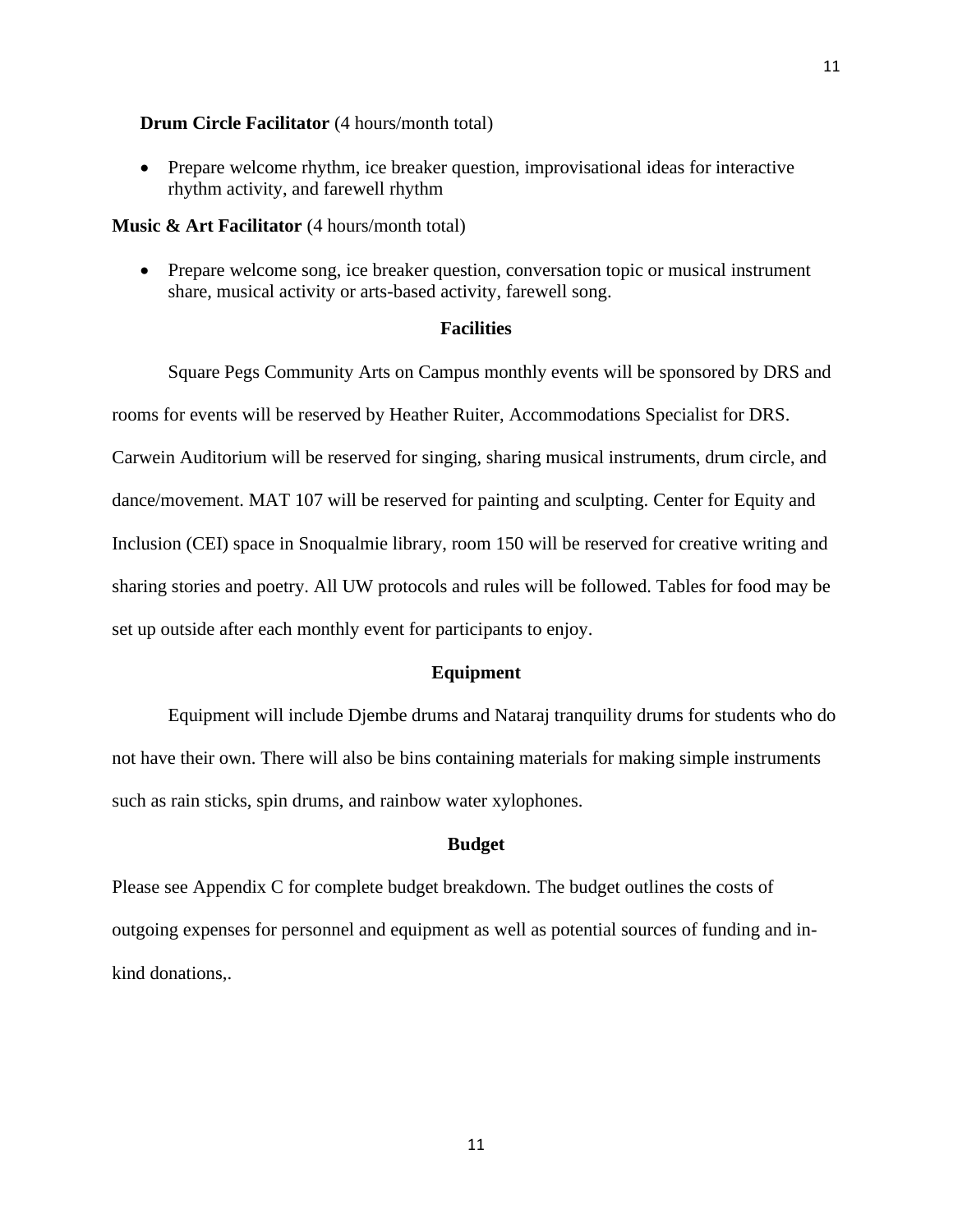#### **References**

Allen, R., Hill, E., & Heaton, P. (2009). 'Hath charms to soothe . . .': An exploratory study of how high-functioning adults with ASD experience music. *Autism: The International Journal of Research and Practice*, *13*(1), 21–41.

<https://doi.org/10.1177/1362361307098511>

- American Psychiatric Association. (2013). *Diagnostic and statistical manual of mental disorders* (5th ed.). <https://doi.org/10.1176/appi.books.9780890425596>
- Ames, M.E., McMorris, C.A., Alli, L.N., & Bebko, J.M. (2015). Overview and evaluation of a mentorship program for university students with ASD. *Focus on Autism and Other Developmental Disabilities*, *31*(1), 27-36.<https://doi.org/10.1177%2F1088357615583465>
- Andsdell, G. (2014). Revisiting 'Community music therapy and the winds of change' (2002): An original article and a retrospective evaluation. International Journal of Community Music,  $7(1)$ ,  $11-45$ . [https://doi-org.offcampus.lib.washington.edu/10.1386/ijcm.7.1.11\\_1](https://doi-org.offcampus.lib.washington.edu/10.1386/ijcm.7.1.11_1)
- Anderson, A.H., Carter, M., & Stephenson, J. (2018). Perspectives of university students with autism spectrum disorder. *Journal of Autism and Development Disorders, 48*(3), 651- 665.<https://doi.org/10.1007/s10803-017-3257-3>
- Ashbaugh, Koegel, R. L., & Koegel, L. K. (2017). Increasing Social Integration for College Students With Autism Spectrum Disorder. *Behavioral Development Bulletin (Philadelphia, Pa.)*, *22*(1), 183–196.<https://doi.org/10.1037/bdb0000057>

Autism Around the Globe. (2021). Retrieved on December 12, 2021.

<https://www.autismaroundtheglobe.org/about-autism-around-the-globe/>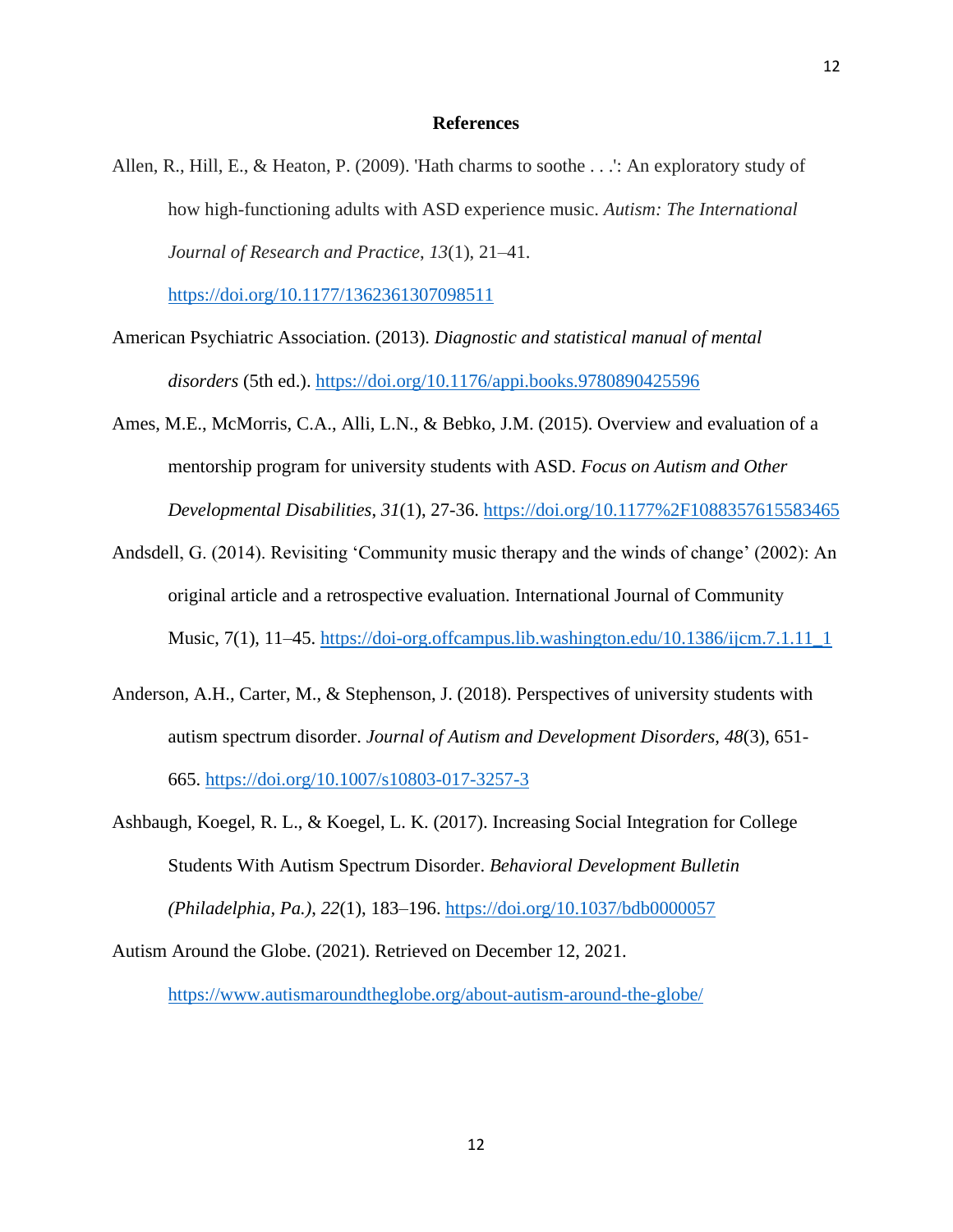- Bakan. (2014). Ethnomusicological Perspectives on Autism, Neurodiversity, and Music Therapy. *Voices : a World Forum for Music Therapy*, *14*(3). <https://doi.org/10.15845/voices.v14i3.799>
- Birmingham, Wadsworth, L. L., Lassetter, J. H., Graff, T. C., Lauren, E., & Hung, M. (n.d.). COVID-19 lockdown: Impact on college students' lives. *Journal of American College Health*, *ahead-of-print*(ahead-of-print), 1–15.

<https://doi.org/10.1080/07448481.2021.1909041>

- Burkett, C. (2020, January 21). Autistic while Black: How Autism amplifies stereotypes. Spectrum. [https://www.spectrumnews.org/opinion/viewpoint/autistic-while-black-how](https://www.spectrumnews.org/opinion/viewpoint/autistic-while-black-how-autism-amplifies-stereotypes/)[autism-amplifies-stereotypes/](https://www.spectrumnews.org/opinion/viewpoint/autistic-while-black-how-autism-amplifies-stereotypes/)
- Bu, Steptoe, A., & Fancourt, D. (2020). Who is lonely in lockdown? Cross-cohort analyses of predictors of loneliness before and during the COVID-19 pandemic. *Public Health (London)*, *186*, 31–34.<https://doi.org/10.1016/j.puhe.2020.06.036>
- Cabrera, M.S., Belloso, M.L., Prieto, R.R. (2020). The application of feminist standpoint theory in social research. *Revista de Investigaciones Feministas, 11*(2), 307-318.

<http://dx.doi.org/10.5209/infe.66034>

- Charlton, J. (1998). *Nothing about us without us: Disability oppression and empowerment*. University of California Press[. http://www.jstor.org/stable/10.1525/j.ctt1pnqn9](http://www.jstor.org/stable/10.1525/j.ctt1pnqn9)
- Clements-Cortes, A., & Yip, J. (2017). Benefits of Community Music Experiences for Persons Along the Autism Spectrum. *Canadian Music Educator, 59*(1), 34+. [https://link.gale.com/apps/doc/A573714056/AONE?u=wash\\_main&sid=bookmark-](https://link.gale.com/apps/doc/A573714056/AONE?u=wash_main&sid=bookmark-AONE&xid=e30abebd)[AONE&xid=e30abebd](https://link.gale.com/apps/doc/A573714056/AONE?u=wash_main&sid=bookmark-AONE&xid=e30abebd)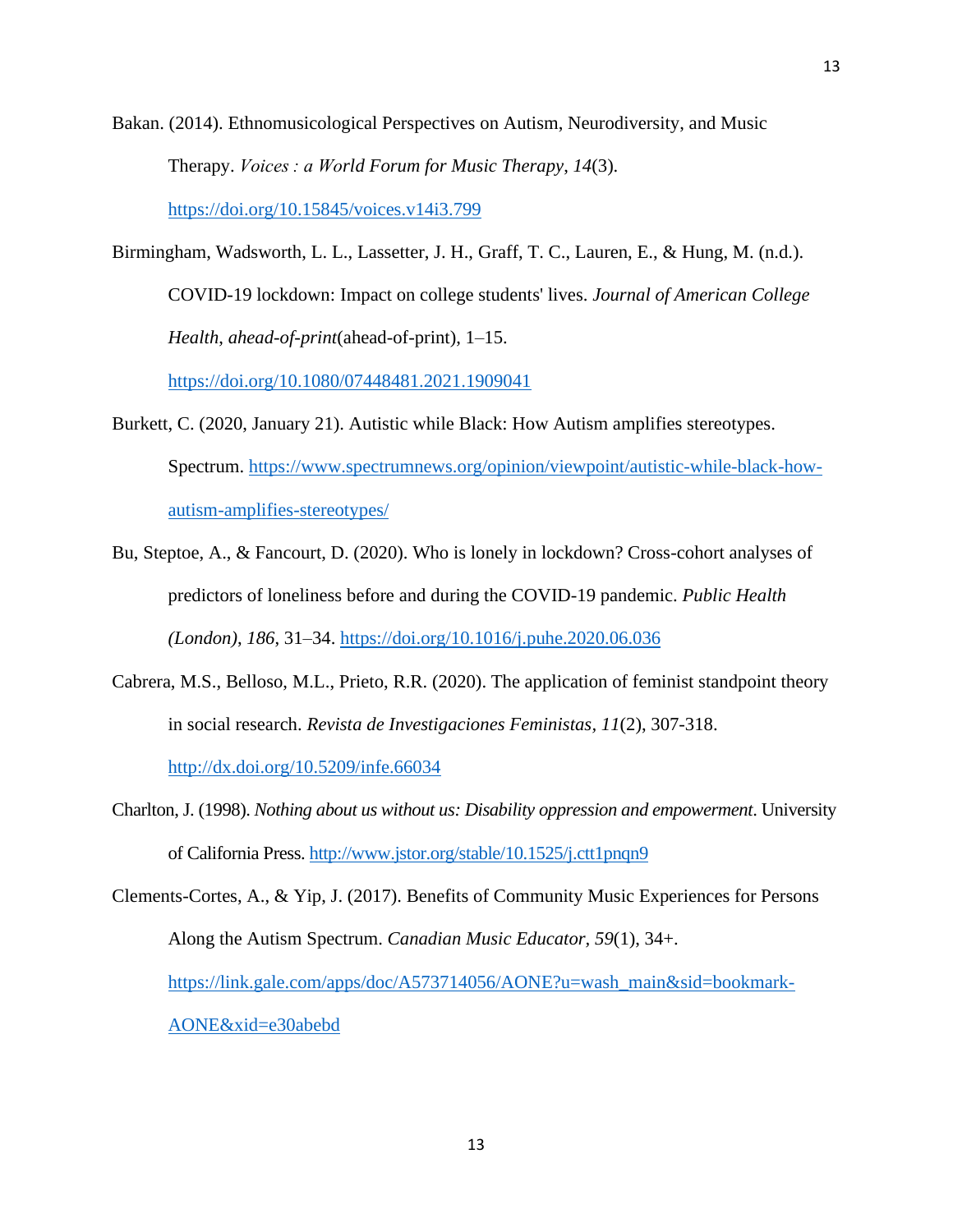- Drame, E.R., Adams, T., Nolden, V.R., & Nardi, J.M. (2020). *The resistance, persistence, and resilience of Black families raising children with autism*. Peter Lang.
- Ford. (2020). Communication, identity, respect: a case study of collaborative music practice in a community music project. *Music Education Research*, *22*(3), 287–303. <https://doi.org/10.1080/14613808.2020.1763287>

Frost, K.M., Bailey, K.M., & Ingersoll, B.R. (2019). "I just want them to see me as…me": Identity community, and disclosure practices among college students on the autism spectrum. *Autism in Adulthood, 1*(4), 268-275.<https://doi.org/10.1089/aut.2018.0057>

- Gourdine, R., Baffour, T., Teasley, M. (2011). Autism and the African American community. *Social Work in Public Health, 26*(4), 454-470. DOI: [10.1080/19371918.2011.579499](https://doi.org/10.1080/19371918.2011.579499)
- Hekman, S. (1997). Truth and method: Feminist standpoint theory revisited. *Signs: Journal of Women in Culture and Society, 22*(2), 341-365.<https://www.jstor.org/stable/3175275>
- Hillier, A., Greher, G., Poto, N., & Dougherty, M. (2012). Positive outcomes following participation in a music intervention for adolescents and young adults on the autism spectrum. *Psychology of Music, 40*(2), 201–215.

<https://doi.org/10.1177/0305735610386837>

Hillier, A., Kopec, J., Poto, N., Tivarus, M., & Beversdorf, D. Q. (2016). Increased physiological responsiveness to preferred music among young adults with autism spectrum disorders. *Psychology of Music, 44*(3), 481–492.<https://doi.org/10.1177/0305735615576264>

Hill Collins, Patricia. (2000). *Black feminist thought*. (2<sup>nd</sup> ed.). Routledge.

Hwang, Rabheru, K., Peisah, C., Reichman, W., & Ikeda, M. (2020). Loneliness and social isolation during the COVID-19 pandemic. *International Psychogeriatrics*, *32*(10), 1217– 4.<https://doi.org/10.1017/S1041610220000988>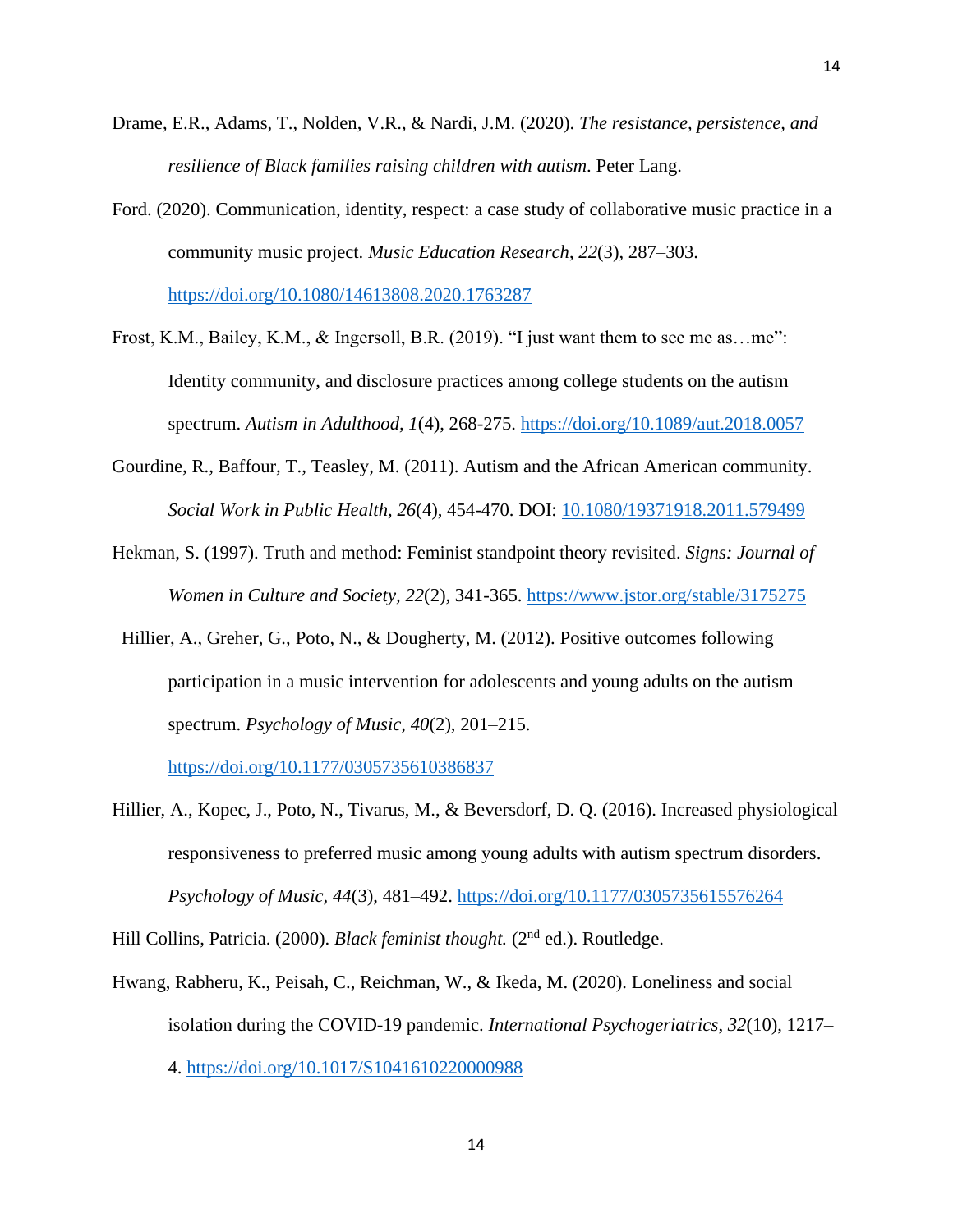- Kapp, S.K. (Ed.). (2020). *Autistic community and the neurodiversity movement: Stories from the frontline.* Palgrave McMillan. [https://doi.org/10.1007/978-981-13-8437-0\\_1](https://doi.org/10.1007/978-981-13-8437-0_1)
- Kenny, A. (2014). Practice through partnership: Examining the theoretical framework and development of a "community music practice". *International Journal of Music Education, 32*(4), 396-408. [https://doi-](https://doi-org.offcampus.lib.washington.edu/10.1177%2F0255761413515802)

[org.offcampus.lib.washington.edu/10.1177/0255761413515802](https://doi-org.offcampus.lib.washington.edu/10.1177%2F0255761413515802)

MacGlone, U., Vamvakaris, J., Wilson, G., & MacDonald, R. (2020). Understanding the wellbeing effects of a community music program for people With disabilities: A mixed methods, person-centered study. *Frontiers in Psychology, 11*, 588734. <https://doi.org/10.3389/fpsyg.2020.588734>

Obeid, R., Bisson, J., Cosenza, A., Harrison, A., James, F., Saade, S., & Gillespie-Lynch, K. (2020). Do Implicit and Explicit Racial Biases Influence Autism Identification and Stigma? An Implicit Association Test Study. Journal of Autism and Developmental Disorders, 51(1), 106-128. [https://doi-org.offcampus.lib.washington.edu/10.1007/s10803-](https://doi-org.offcampus.lib.washington.edu/10.1007/s10803-020-04507-2) [020-04507-2](https://doi-org.offcampus.lib.washington.edu/10.1007/s10803-020-04507-2)

ObeySumner, C. (2018, December 5). Black autistics exist: An argument for intersectional disability justice. South Seattle Emerald.

[https://southseattleemerald.com/2018/12/05/intersectionality-what-it-means-to-be](https://southseattleemerald.com/2018/12/05/intersectionality-what-it-means-to-be-autistic-femme-and-black/)[autistic-femme-and-black/](https://southseattleemerald.com/2018/12/05/intersectionality-what-it-means-to-be-autistic-femme-and-black/)

ObeySumner, C. (2019, July 26). #Disability so white: Reflections on race and disability on ADA day. *Epiphanies of Equity LLC.* [https://www.christianaobeysumner.com/blog/2019/7/26/disabilitysowhite-reflections-on](https://www.christianaobeysumner.com/blog/2019/7/26/disabilitysowhite-reflections-on-race-and-disability-on-ada-day)[race-and-disability-on-ada-day](https://www.christianaobeysumner.com/blog/2019/7/26/disabilitysowhite-reflections-on-race-and-disability-on-ada-day)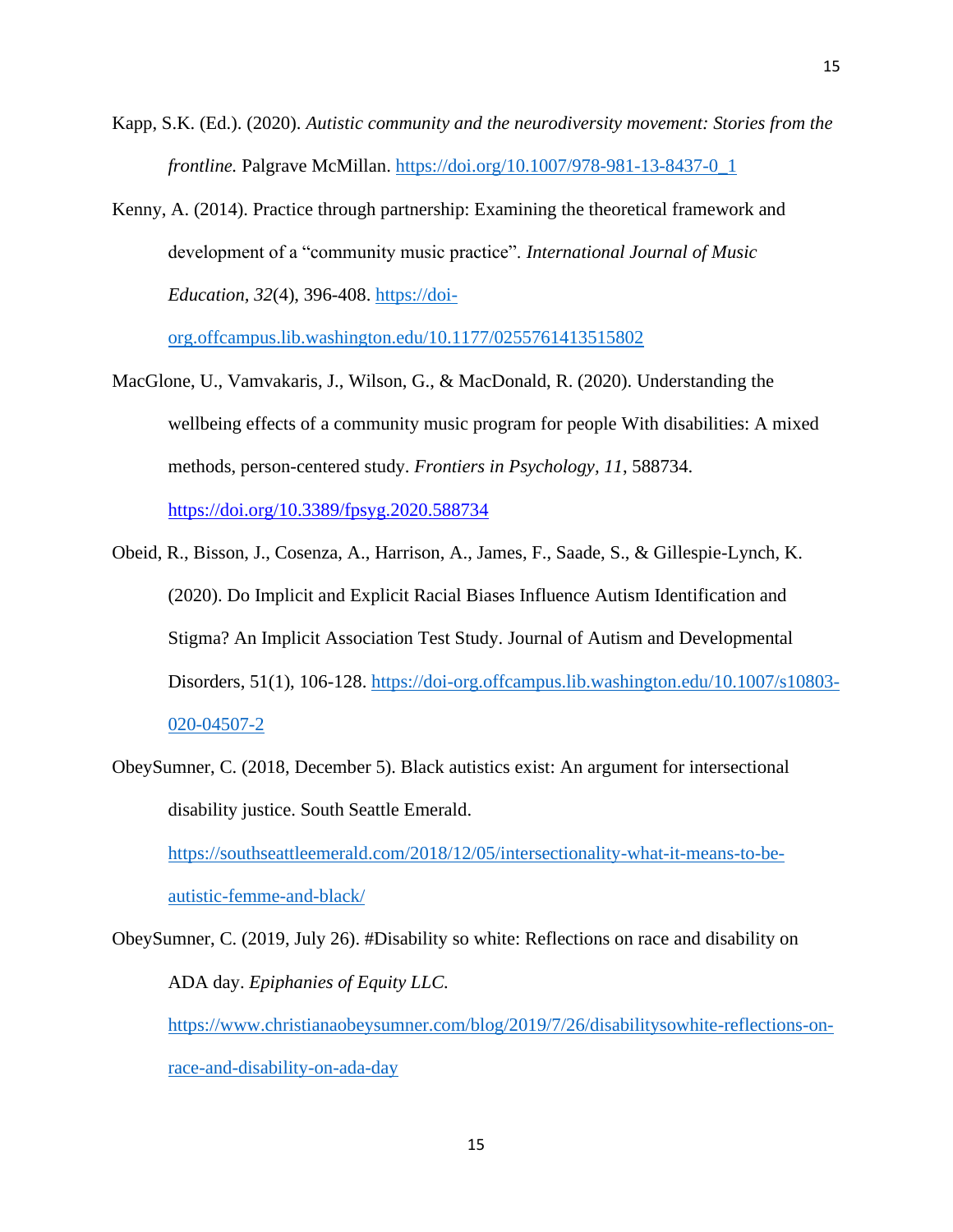- Pickard, B., Thompson, G., Metell, M., Roginsky, E., & Elefant, C. (2020). "It's not what's done, but why it's done". *Voices: A World Forum for Music Therapy*, *20*(3), 19. <https://doi.org/10.15845/voices.v20i3.3110>
- Ruud, E. (2005). Community music therapy. Frispel : Festskrift Till Olle Edström / [Redigerad Av Alf Björnberg...], S. 404-411.
- Sarrett, J.C. (2017). Autism and accommodations in higher education: Insights from the autism community. *Journal of Autism and Developmental Disorders, 48*(3), 679-693. <https://doi.org/10.1007/s10803-017-3353-4>
- Square Pegs Adult Autistic Meetups. (2021). Retrieved December 12, 2021.

<https://www.meetup.com/Squarepegs/>

The Color of Autism Foundation. (2021). Retrieved December 12, 2021.

<https://thecolorofautism.org/programs/>

Thompson, & McFerran, K. S. (2015). Music therapy with young people who have profound intellectual and developmental disability: Four case studies exploring communication and engagement within musical interactions. *Journal of Intellectual & Developmental* 

*Disability*, *40*(1), 1–11.<https://doi.org/10.3109/13668250.2014.965668>

Young, L. (2020). Finding our voices, singing our truths: Examining how quality of life domains manifested in a singing group for autistic adults. *Voices: A World Forum for Music* 

*Therapy*, *20*(2).<https://doi.org/10.15845/voices.v20i2.2554>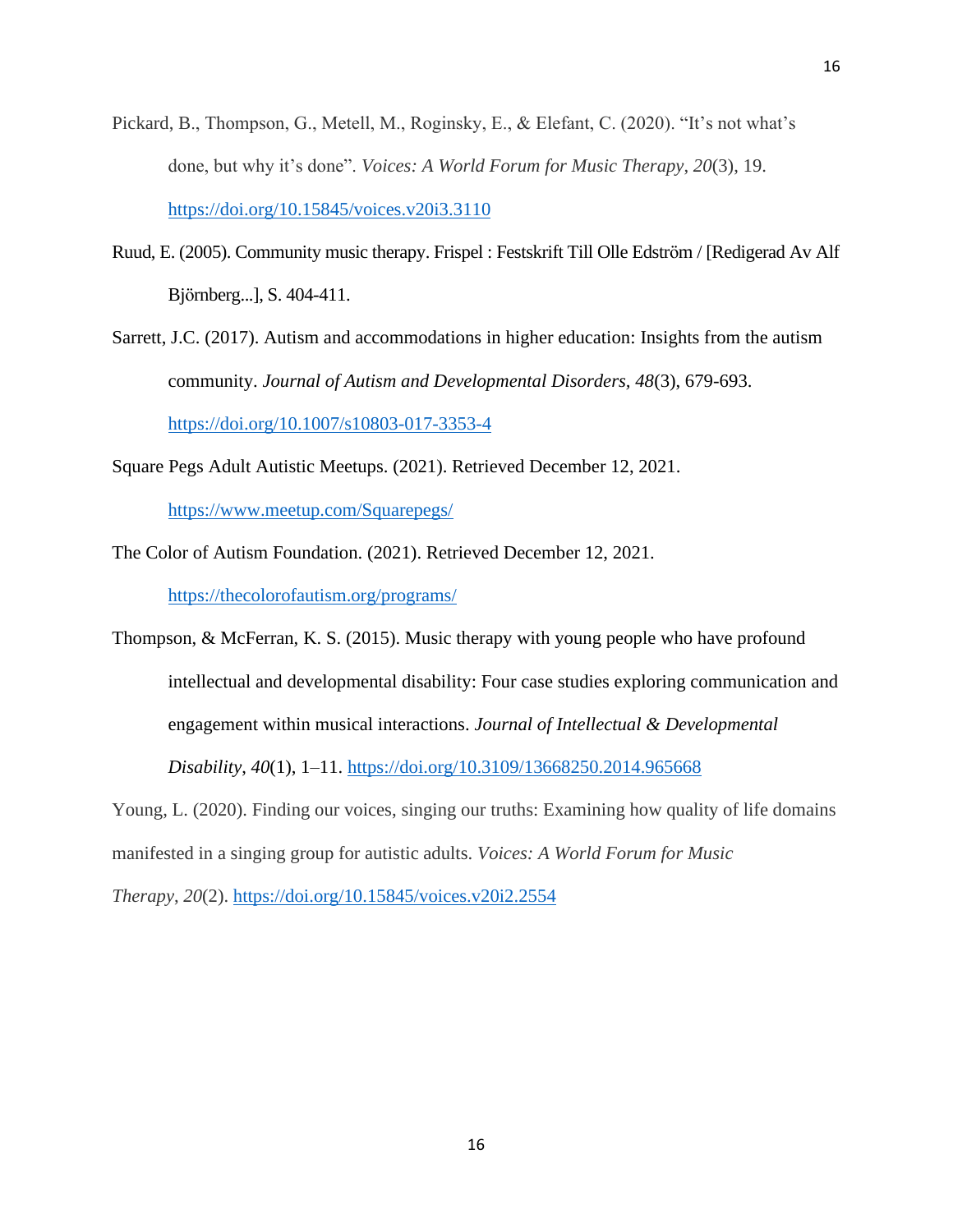## **Appendix A**

### Data Collection Worksheet

| <b>Outcomes &amp; Criteria</b> | <b>Tools</b>         | <b>Data Collection</b> | Data                  | Validity                               |  |
|--------------------------------|----------------------|------------------------|-----------------------|----------------------------------------|--|
|                                |                      | <b>Process</b>         | <b>Collection</b>     |                                        |  |
|                                |                      |                        | <b>Method</b>         |                                        |  |
| Be sure to answer for          | Discuss only the     | Process used to        | Do you gather         | Identify step(s) to                    |  |
| each Outcome and               | tools used to        | collect data           | data on ALL           | ensure (List the most                  |  |
| <b>Indicator</b>               | measure the          |                        | Clients?              | important - at least                   |  |
|                                | outcomes and         | Who - Who              |                       | one step for each tool)                |  |
| Outcome 1:                     | indicators listed on | collects the           | <b>YES or NO</b>      |                                        |  |
| A dedicated, sensory-          | the left             | Data?                  | No                    | (Please list out the                   |  |
| friendly space will            |                      | Gabrielle M.           |                       | steps - narrative is                   |  |
| exist, both on the UWT         | Outcome 1: (List     | Miller and             | If NO, what           | not necessary)                         |  |
| campus in Carwein              | tool and why         | others in              | <b>SAMPLE</b>         |                                        |  |
| Auditorium and for the         | selected):           | student                | <b>STRATEGY do</b>    | 1.<br>Member checking                  |  |
| larger surrounding             | Tool 1a: A student   | leadership             | you use?              | - I will seek                          |  |
| community online               | who agrees to        | positions.             | (Random,              | student input on                       |  |
| through Meetup for             | accept a             |                        | Stratified, etc.)     | the questions                          |  |
| neurodivergent                 | leadership           |                        | am planning to        | survey involving                       |  |
| students to socialize          | position so that     | When $-$ At what       | use purposive         | sensory-friendly                       |  |
| through arts-based             | they can book a      | points in time is      | sampling to           | accommodations                         |  |
| activities.                    | room on campus       | the data               | inform my             | from the survey.                       |  |
|                                | and commit to        | collected?             | intervention by       |                                        |  |
| <b>Indicator A:</b>            | providing a          | Before event is        | doing in-depth        | Pilot testing - this<br>2.             |  |
| A UWT student can              | sensory-friendly     | launched on            | interviews with       | means sending                          |  |
| book any room on               | space.               | either the UWT         | $7 - 10$              | out surveys to                         |  |
| campus by contacting           |                      | Campus or on           | neurodivergent        | just a few                             |  |
| DRS. Students can also         | Tool 1b: A survey    | the Meetup             | students at           | students to see if                     |  |
| set up the room to be          | students can         | platform.              | UWT, who will         | the questions are                      |  |
| a sensory-friendly             | complete to          |                        | provide their         | working in terms                       |  |
| space. Square Pegs             | indicate their       | After surveys or       | experiences           | of clarity,                            |  |
| Community Arts on              | approval of          | interviews are         | with inclusion        | comprehension,                         |  |
| Campus will be                 | sensory-friendly     | completed by           | and exclusion         | and the time it                        |  |
| launched through               | accommodations.      | neurodivergent         | before and after      | takes to complete                      |  |
| Zoom online through            |                      | students who           | they                  | the survey.                            |  |
| the Meetup platform.           | Outcome 2: (List     | are interested in      | participated in       |                                        |  |
|                                | tool and why         | participating.         | <b>Square Pegs</b>    | Reliability                            |  |
| <b>Criteria to achieve</b>     | selected)            |                        | <b>Community Arts</b> |                                        |  |
| indicator A:                   | Tool 2a: A pre and   |                        | on Campus.            | Identify step(s) to                    |  |
| A student in a                 | post surveys or      |                        |                       | ensure (List the most                  |  |
| leadership position            | interviews with      |                        | What is your          | important - at least                   |  |
| within Square Pegs             | <b>BIPOC</b>         |                        | <b>RATIONALE</b>      | one step for each tool)                |  |
| Community Arts on              | neurodivergent       |                        | for using the         |                                        |  |
| Campus has contacted           | students, including  |                        | identified            |                                        |  |
| DRS and has provided           | white                |                        | strategy?             | (Please list out the                   |  |
| necessary information          | neurodivergent       |                        | Purposive             | steps - narrative is<br>not necessary) |  |
| to book a room on              | students, to get     |                        | sampling entails      |                                        |  |
| campus.                        | direct feedback on:  |                        | choosing              |                                        |  |
|                                |                      |                        | individuals from      |                                        |  |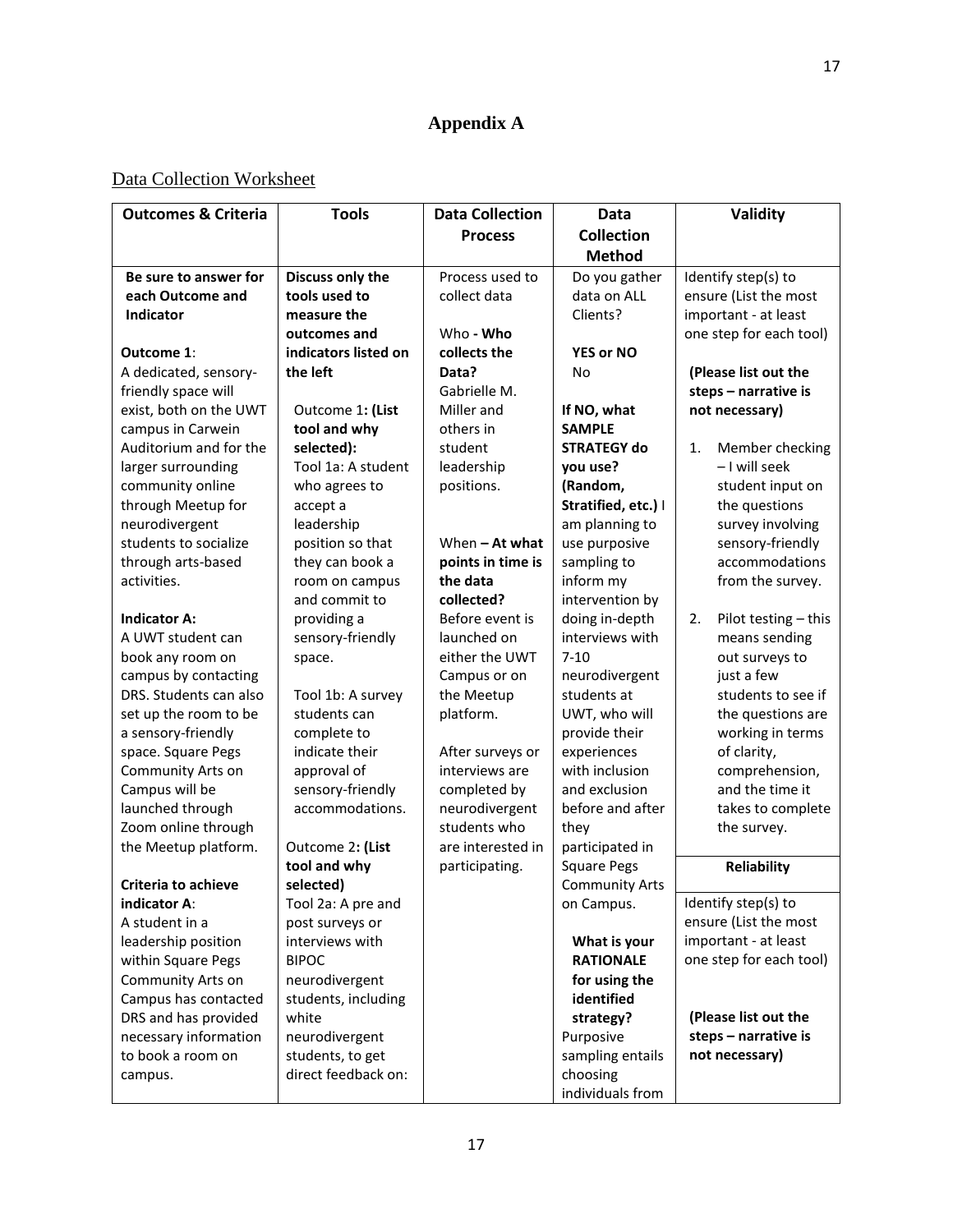| <b>Square Pegs</b>                         | 1. what they hope    | a population      |       | Debriefing with the |
|--------------------------------------------|----------------------|-------------------|-------|---------------------|
| Community Arts on                          | to                   | who have          | group |                     |
| Campus is also                             | experience through   | several           |       |                     |
| launched on Zoom                           | participating in     | characteristics   | 1.    | Expectations        |
| through the Meetup                         | <b>Square Pegs</b>   | in common.        |       | versus experience   |
| platform.                                  | Community Arts on    | Consistent with   |       | during              |
|                                            | Campus before they   | this goal, I have |       | participation.      |
|                                            | participate, as well | intentionally     | 2.    | Leadership          |
|                                            | as 2. what they      | chosen the        |       | preparation to      |
|                                            | experienced after    | <b>BIPOC</b>      |       | facilitate the      |
| <b>Indicator B:</b>                        | participating in     | neurodivergent    |       | group and           |
| UWT neurodivergent                         | <b>Square Pegs</b>   | student           |       | manage the flow     |
| student's approve of                       | Community Arts on    | population as     |       | of contribution     |
| sensory-friendly                           | Campus.              | well as the       |       | and activities.     |
| accommodations.                            |                      | white             | 3.    | Consistency in      |
|                                            | Tool 2b:             | neurodivergent    |       | the use of terms    |
| <b>Criteria to achieve</b>                 | A follow-up          | student           |       | such as "healing"   |
| indicator B:                               | interview with       | population to     |       | and                 |
| After the first                            | students who have    | search for        |       | "community".        |
| gathering of Square                        | participated in the  | themes and        |       |                     |
| Pegs Community Arts                        | intervention to see  | characteristics   |       |                     |
| on Campus, students                        | if they feel more    | that integrate    |       |                     |
| have completed an                          | confident,           | these two         |       |                     |
| anonymous survey                           | comfortable, and     | perspectives.     |       |                     |
| and approved                               | more included on     | Furthermore, if   |       |                     |
| sensory-friendly                           | the UWT campus       | individuals I     |       |                     |
| accommodations.                            | and in the           | initially contact |       |                     |
|                                            | surrounding          | are not able to   |       |                     |
| Outcome 2:                                 | neurodivergent and   | participate, I    |       |                     |
| <b>BIPOC</b> neurodivergent                | neurotypical         | plan to use       |       |                     |
| students, including                        | community.           | snowball          |       |                     |
| white neurodivergent                       |                      | sampling to find  |       |                     |
| students, at UWT will                      |                      | other students    |       |                     |
| feel included, safe, and                   |                      | who may be        |       |                     |
| supported by each                          |                      | interested in     |       |                     |
| other and confident in                     |                      | being             |       |                     |
| expressing themselves                      |                      | interviewed.      |       |                     |
| and connecting socially                    |                      |                   |       |                     |
| through music and                          |                      |                   |       |                     |
| other arts-based                           |                      |                   |       |                     |
| activities.                                |                      |                   |       |                     |
|                                            |                      |                   |       |                     |
| <b>Indicator A:</b>                        |                      |                   |       |                     |
| Positive feedback from                     |                      |                   |       |                     |
| <b>BIPOC</b> neurodivergent                |                      |                   |       |                     |
| students, including                        |                      |                   |       |                     |
| white neurodivergent                       |                      |                   |       |                     |
| students, through                          |                      |                   |       |                     |
| surveys or interviews.                     |                      |                   |       |                     |
|                                            |                      |                   |       |                     |
| <b>Criteria to achieve</b><br>indicator A: |                      |                   |       |                     |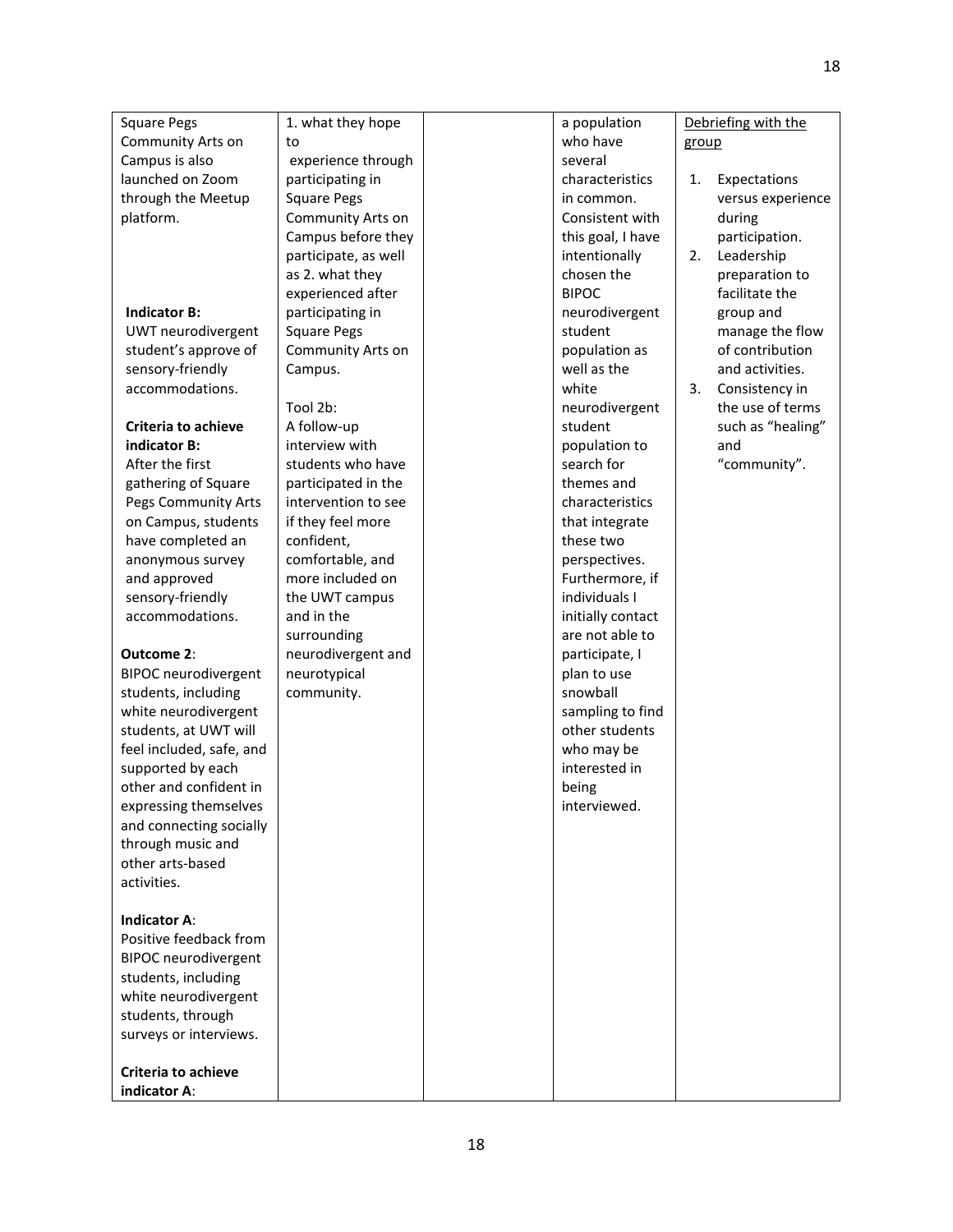| A well-designed set of     |  |  |
|----------------------------|--|--|
| open-ended interview       |  |  |
| questions or survey        |  |  |
| questions. Positive        |  |  |
| feedback from surveys      |  |  |
| or interview results       |  |  |
| confirm the desired        |  |  |
| objective.                 |  |  |
|                            |  |  |
| <b>Indicator B:</b>        |  |  |
| The UWT                    |  |  |
| neurodivergent             |  |  |
| student population         |  |  |
| reports feeling            |  |  |
| confident, included,       |  |  |
| and supported by each      |  |  |
| other and welcomes         |  |  |
| new students to join       |  |  |
| <b>Square Pegs</b>         |  |  |
| Community Arts on          |  |  |
| Campus.                    |  |  |
| <b>Criteria to achieve</b> |  |  |
| indicator B:               |  |  |
| Interviews indicating      |  |  |
| student satisfaction       |  |  |
| before and after the       |  |  |
| intervention.              |  |  |
|                            |  |  |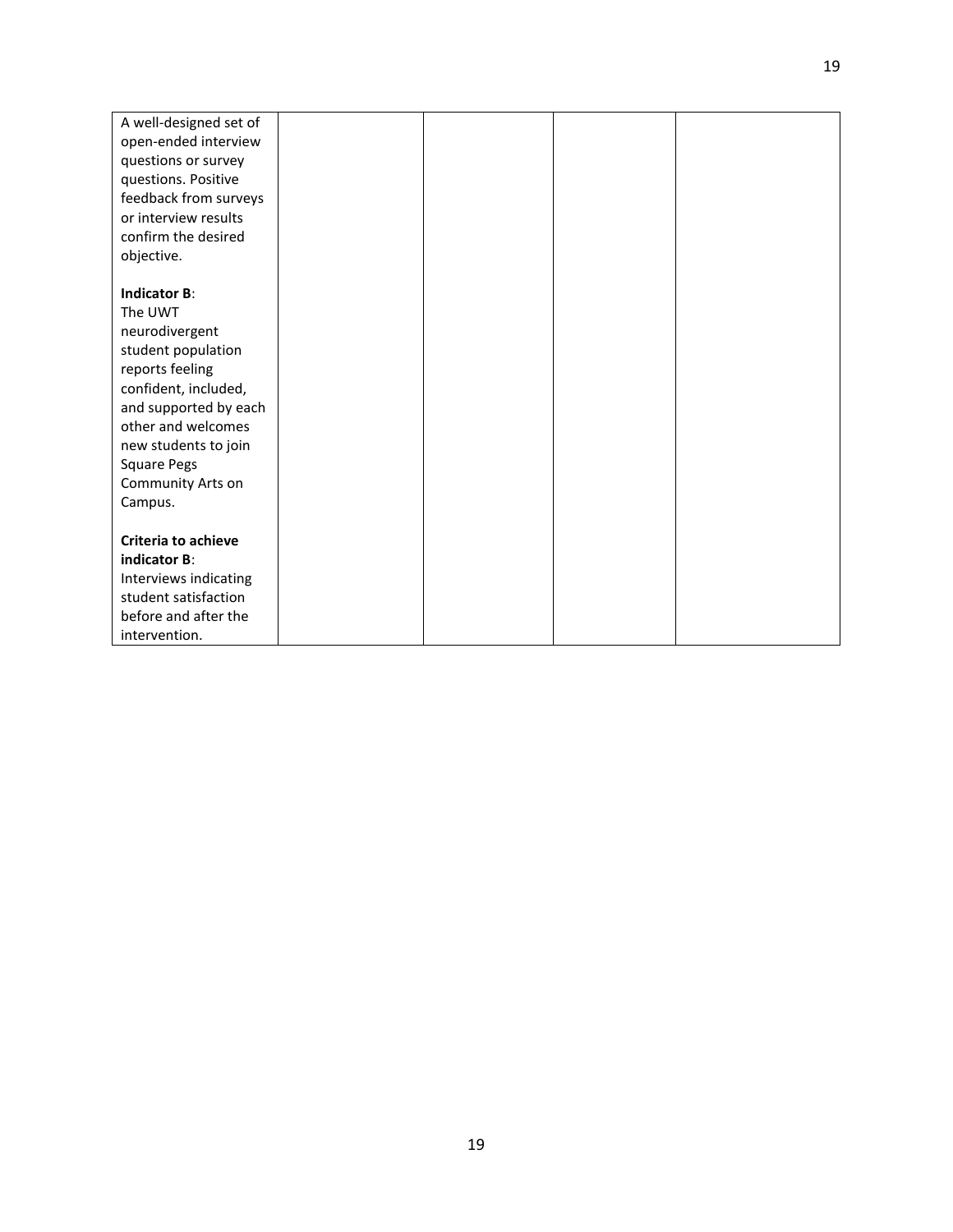### **Appendix B**

### Logic Model

**Needs Statement:** UW Tacoma BIPOC neurodivergent students, including white neurodivergent students, need a safe, judgement-free, sensory-friendly community arts space to decrease dropout rates and end feelings of rejections and isolation that may lead to more serious mental health issues.

**Mission Statement**: Our mission is to build a culturally sensitive, socially connected neurodivergent student community by sharing and creating music and art together.

| Theory &<br><b>Key</b><br><b>Assumptio</b><br>ns                                                                                                                                                                                                                                                      | <b>Resources</b>                                                                                                                                                                                                                                                                                  | <b>Activities</b><br>(Process<br>objectives)                                                                                                                                                                                                                                                                                                    | Outputs <sup>*</sup><br>(Outcome/<br><b>Summative</b><br>Objectives)                                                                                                                                                                                                                    | <b>Outcomes</b><br>(Short<br><b>Term</b><br>Goals)                                                                                                                                                                                                                                                                               | <b>Outcome</b><br>Indicators*<br>(Outcome/Sum<br>mative<br>Objectives)                                                                                                                                                                                                                                         | <b>Long Term</b><br>Goal                                                                                                                                                                                                                                            |
|-------------------------------------------------------------------------------------------------------------------------------------------------------------------------------------------------------------------------------------------------------------------------------------------------------|---------------------------------------------------------------------------------------------------------------------------------------------------------------------------------------------------------------------------------------------------------------------------------------------------|-------------------------------------------------------------------------------------------------------------------------------------------------------------------------------------------------------------------------------------------------------------------------------------------------------------------------------------------------|-----------------------------------------------------------------------------------------------------------------------------------------------------------------------------------------------------------------------------------------------------------------------------------------|----------------------------------------------------------------------------------------------------------------------------------------------------------------------------------------------------------------------------------------------------------------------------------------------------------------------------------|----------------------------------------------------------------------------------------------------------------------------------------------------------------------------------------------------------------------------------------------------------------------------------------------------------------|---------------------------------------------------------------------------------------------------------------------------------------------------------------------------------------------------------------------------------------------------------------------|
| Feminist<br>Standpoint<br>theory:<br>supports<br>the need<br>to amplify<br>the voices<br>of the<br>neurodiver<br>gent<br>population<br>at UW<br>Tacoma<br>from their<br>standpoint.<br>------<br>Community<br>music<br>practice<br>(CoMP):<br>supports<br>learning<br>developed<br>through<br>culture | Designate<br>d sensory-<br>friendly<br>space on<br>campus<br>that can<br>accommo<br>date the<br>sounds of<br>music<br>without<br>disturbing<br>classroom<br>s or<br>offices.<br>------<br>Hand<br>drums for<br>a drum<br>circle.<br>--------------<br>$---$<br>Square<br>Pegs<br>Meetup<br>online | Activity 1:<br>Anonymous<br>survey<br>asking what<br>sensory<br>sensitivities<br><b>UWT</b><br>neurodiverg<br>ent students<br>have and<br>what<br>accommoda<br>tions are<br>needed.<br>------<br>Activity 2:<br>Group<br>discussion<br>about UWT<br>student<br>participant's<br>favorite<br>music and<br>how it is<br>meaningful<br>to them and | Output 1:<br>Survey is<br>completed<br>and sensory<br>accommoda<br>tions are<br>implemente<br>d.<br>--------------<br>-------------<br>Output 2:<br>Once a<br>month,<br>every other<br>month,<br>favorite<br>music and<br>how it is<br>meaningful<br>is shared<br>with the<br>group and | Outcome<br>1:<br>A<br>dedicated,<br>sensory-<br>friendly<br>space will<br>exist, both<br>on the<br><b>UWT</b><br>campus<br>and in the<br>larger<br>surroundin<br>g<br>community<br>through<br>Meetup for<br>neurodiver<br>gent<br>students to<br>socialize<br>through<br>arts-based<br>activities.<br>--------------<br>-------- | Indicator 1a.<br><b>UWT</b><br>administration<br>has committed<br>in writing to<br>providing a<br>sensory-friendly<br>space on<br>campus.<br>Indicator 1b.<br><b>UWT</b><br>neurodivergent<br>student's<br>approve of<br>sensory-friendly<br>accommodation<br>S.<br>Indicator 2a.<br>Positive<br>feedback from | All UW<br>Tacoma<br><b>BIPOC</b><br>neurodiver<br>gent<br>students,<br>including<br>white<br>neurodiver<br>gent<br>students,<br>will have a<br>safe,<br>sensory<br>friendly<br>space to<br>socialize<br>and gather<br>for<br>community<br>arts-based<br>activities. |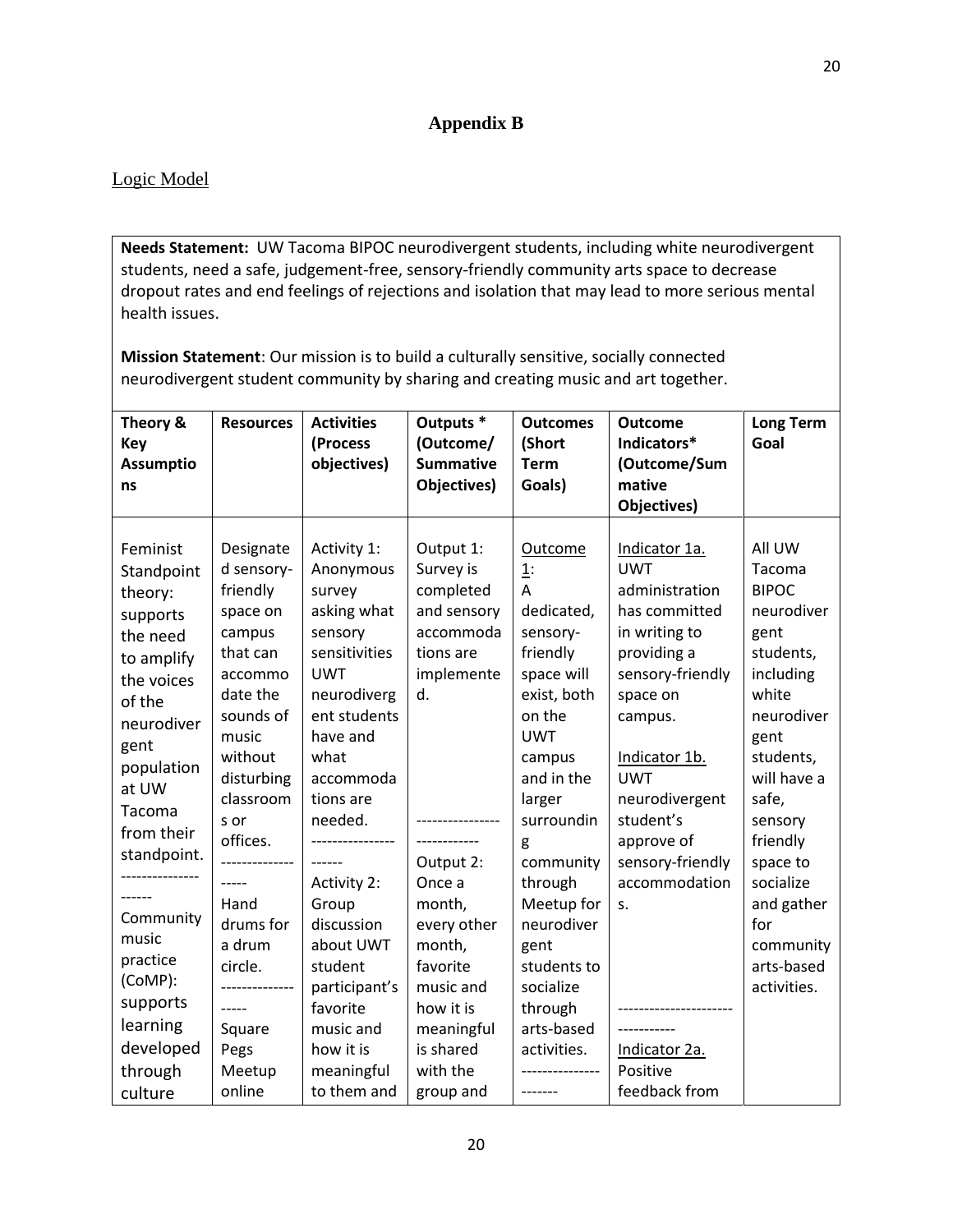| and is                  | platform             | making               | <b>UWT</b>             | <b>Outcome</b>           | <b>BIPOC</b>    |  |
|-------------------------|----------------------|----------------------|------------------------|--------------------------|-----------------|--|
| created                 | for a                | space for            | students               | 2:                       | neurodivergent  |  |
|                         | communit             | singing              | find                   | <b>BIPOC</b>             | students,       |  |
| through a               | y arts               | along.               | connections            | neurodiver               | including white |  |
| shared                  | program.             |                      | with                   | gent                     | neurodivergent  |  |
| experienc               |                      |                      | each other             | students,                |                 |  |
|                         |                      |                      | in learning            | including                |                 |  |
| e.                      |                      |                      | about each             | white                    | students,       |  |
|                         |                      |                      | other's                | neurodiver               | through surveys |  |
| ------<br><b>Black</b>  | <b>BIPOC</b>         |                      | preferences            | gent                     | or interviews.  |  |
| Feminist                | leadership           |                      | and sharing            |                          |                 |  |
|                         | to                   |                      | recordings             | students,                |                 |  |
| Empowerm<br>ent theory: | facilitate           |                      | of musical             | at UWT                   | Indicator 2b.   |  |
| focuses on              | both in-             |                      | preferences            | will feel                | Drop-out rates  |  |
|                         | person,              |                      | and singing            | included,                | in the UWT      |  |
| the                     | online,              |                      | along in               | safe, and                | neurodivergent  |  |
| strengths<br>of Black   | and                  | Activity 2a:         | some cases.            | supported                | student         |  |
|                         | hybrid               | Using a              |                        | by each                  | population are  |  |
| women                   | group                | trauma               |                        | other and                | decreased.      |  |
| and girls,              | gatherings           | informed             |                        | confident                |                 |  |
| and                     |                      | care                 |                        | in                       |                 |  |
| emphasize               |                      | approach,            |                        | expressing               |                 |  |
| s the                   |                      | establish a          |                        | themselves               |                 |  |
| importanc               | Guest                | safe space           |                        | and                      |                 |  |
| e of                    | speaker:             | and                  | Output 2a:             | connecting               |                 |  |
| collaborati             | <b>Board</b>         | perimeters           | <b>UWT BIPOC</b>       | socially                 |                 |  |
| on and                  | Certified            | for sharing          | neurodiverg            | through                  |                 |  |
| equality.               | Neurologi<br>c Music | emotions<br>that may | ent                    | music and<br>other arts- |                 |  |
|                         | Therapist:           | arise from           | students,<br>including | based                    |                 |  |
|                         | Megumi               | discussions          | white                  | activities.              |                 |  |
|                         | Azekawa.             | about how            | neurodiverg            |                          |                 |  |
|                         | -------------        | and why              | ent                    |                          |                 |  |
|                         | -----                | participant's        | students,              |                          |                 |  |
|                         | Funding              | favorite             | feel safe in           |                          |                 |  |
|                         | to                   | music in             | sharing                |                          |                 |  |
|                         | purchase             | meaningful.          | traumatic              |                          |                 |  |
|                         | hand                 |                      | experiences            |                          |                 |  |
|                         | drums,               |                      | connected              |                          |                 |  |
|                         | materials            |                      | to why their           |                          |                 |  |
|                         | to make              | Activity 3:          | favorite               |                          |                 |  |
|                         | simple               | Group                | music is               |                          |                 |  |
|                         | rhythm               | discussion           | meaningful             |                          |                 |  |
|                         | instrumen            | about UWT            | to them.               |                          |                 |  |
|                         | ts, and to           | student's            |                        |                          |                 |  |
|                         | pay guest            | favorite             |                        |                          |                 |  |
|                         | speakers.            | musical              |                        |                          |                 |  |
|                         |                      | instruments          |                        |                          |                 |  |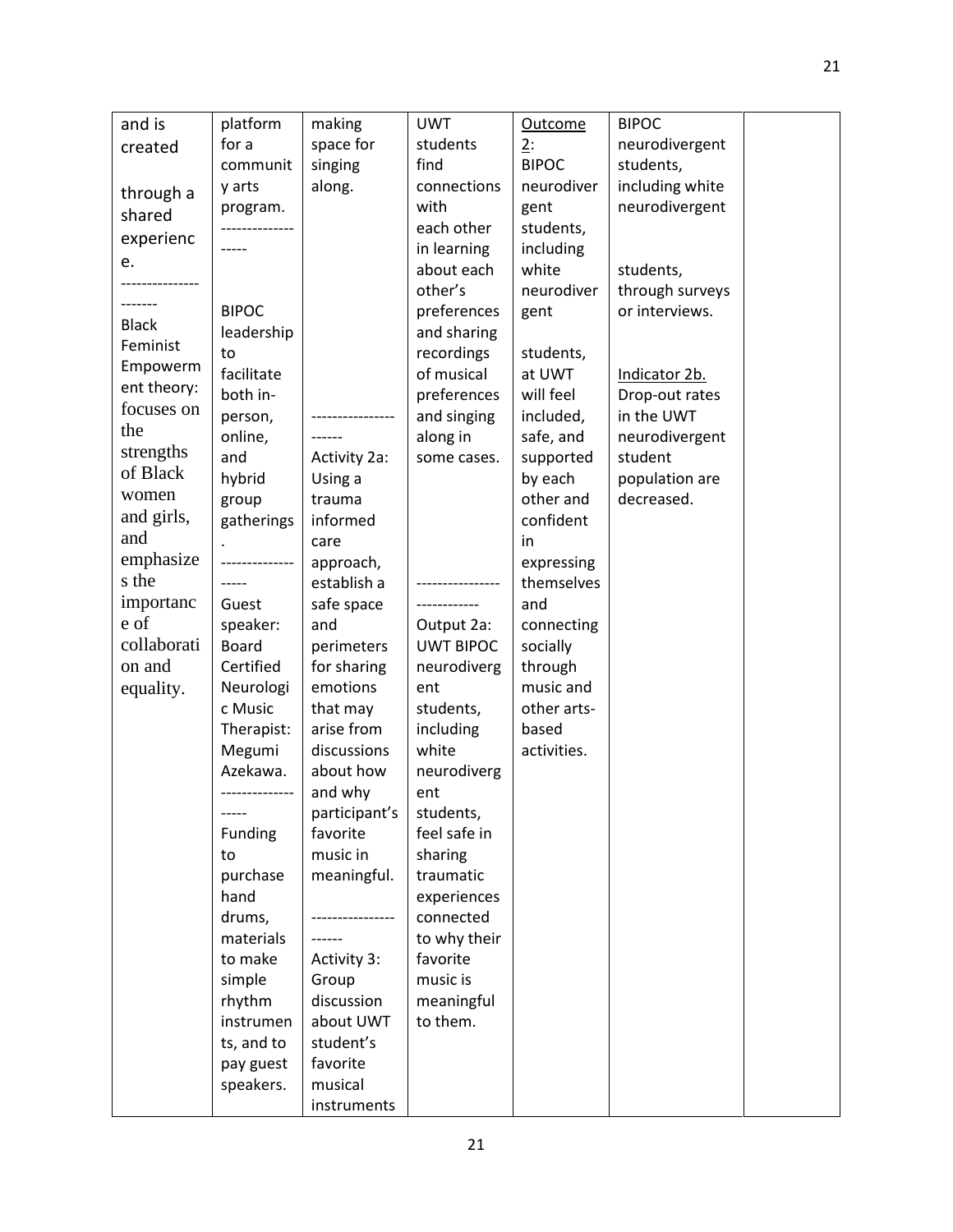|  | and how       |                |  |  |
|--|---------------|----------------|--|--|
|  | they are      |                |  |  |
|  |               |                |  |  |
|  | meaningful.   |                |  |  |
|  |               |                |  |  |
|  |               | Output 3:      |  |  |
|  |               |                |  |  |
|  |               | <b>UWT</b>     |  |  |
|  |               | students       |  |  |
|  |               | share their    |  |  |
|  |               | instruments    |  |  |
|  |               |                |  |  |
|  |               | with each      |  |  |
|  |               | other either   |  |  |
|  |               | through        |  |  |
|  |               |                |  |  |
|  |               | recordings     |  |  |
|  | ----          | or through     |  |  |
|  | Activity 4:   | playing or     |  |  |
|  | Group drum    | demonstrati    |  |  |
|  |               |                |  |  |
|  | circle led by | ng their       |  |  |
|  | Rain Wilson   | musical        |  |  |
|  | both online   | instrument     |  |  |
|  | sessions and  | once a         |  |  |
|  |               |                |  |  |
|  | in-person     | month,         |  |  |
|  | sessions.     | every other    |  |  |
|  |               | month. This    |  |  |
|  |               | is a           |  |  |
|  |               |                |  |  |
|  |               | continuatio    |  |  |
|  |               | n of the first |  |  |
|  |               | meeting        |  |  |
|  |               |                |  |  |
|  |               | where          |  |  |
|  |               | students       |  |  |
|  |               | share          |  |  |
|  |               | musical        |  |  |
|  |               |                |  |  |
|  |               | preferences    |  |  |
|  |               | and sing       |  |  |
|  |               | along with     |  |  |
|  |               | favorite       |  |  |
|  |               |                |  |  |
|  |               | songs.         |  |  |
|  |               |                |  |  |
|  |               |                |  |  |
|  |               |                |  |  |
|  |               | Output 4:      |  |  |
|  |               | <b>UWT</b>     |  |  |
|  |               | neurodiverg    |  |  |
|  |               | ent students   |  |  |
|  |               | connect        |  |  |
|  |               |                |  |  |
|  |               | socially       |  |  |
|  |               | through        |  |  |
|  |               | drum circle    |  |  |
|  |               | and share      |  |  |
|  |               |                |  |  |
|  |               | creative       |  |  |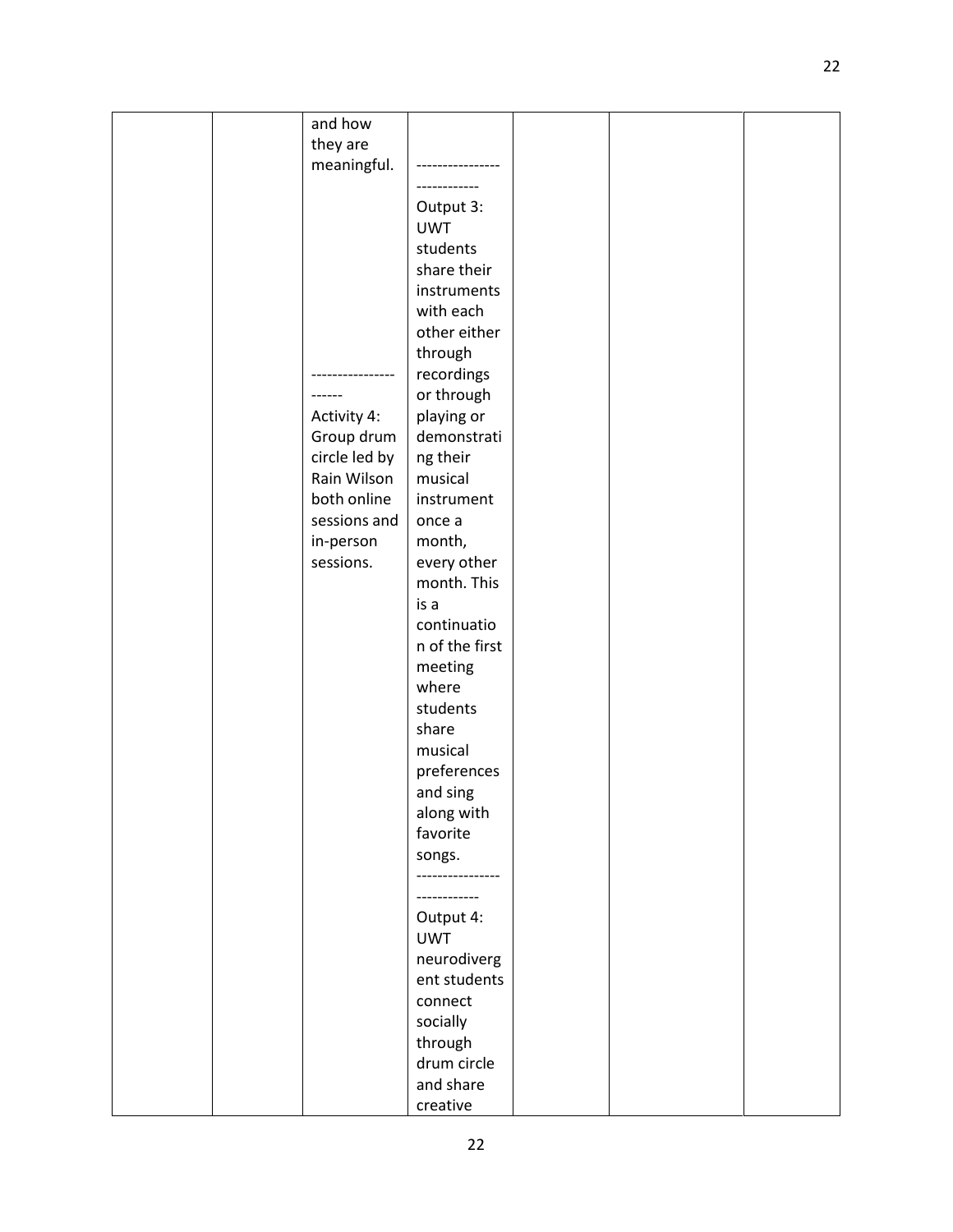|  | rhythm<br>ideas once a          |  |  |
|--|---------------------------------|--|--|
|  | month,<br>every other<br>month. |  |  |
|  |                                 |  |  |